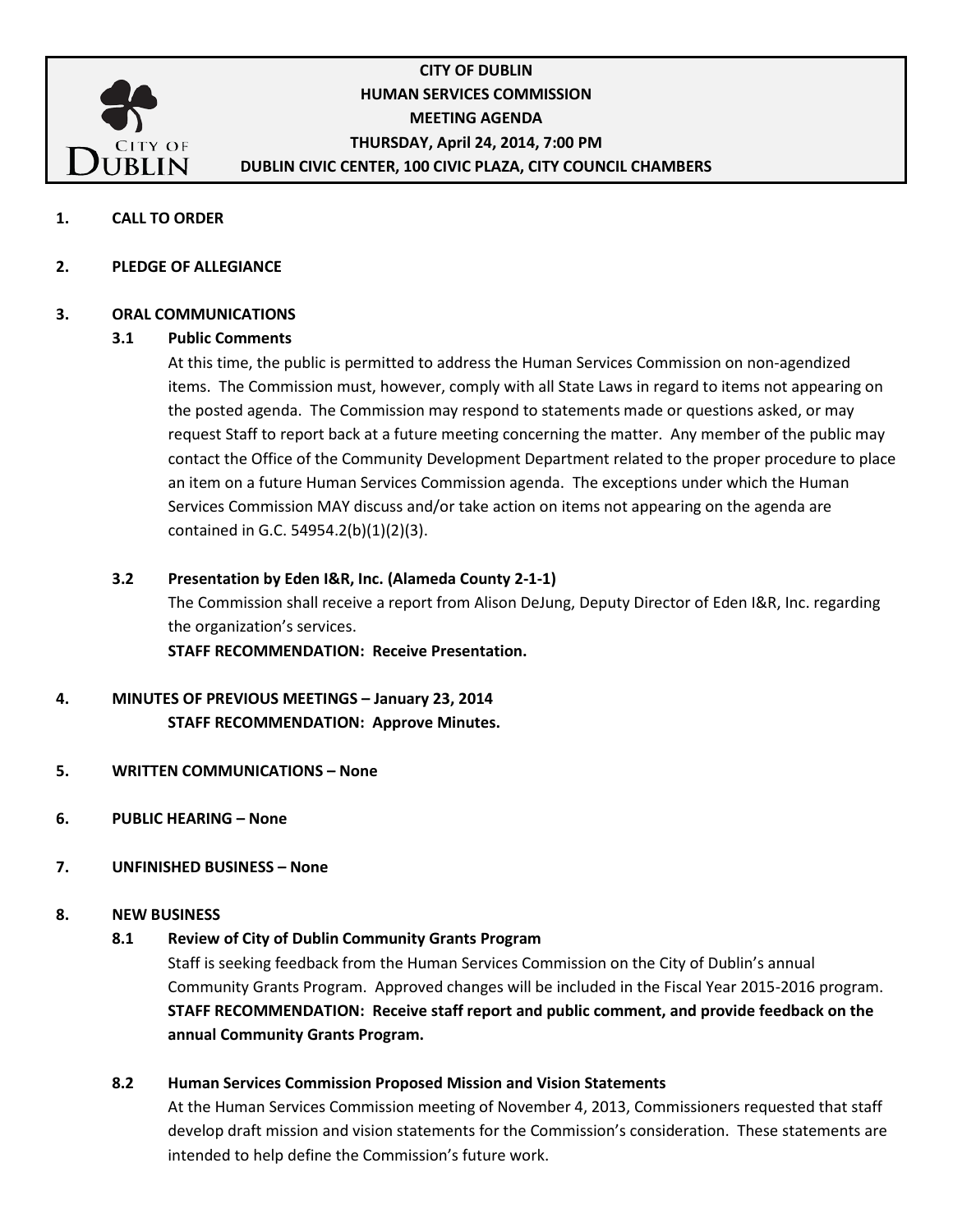**STAFF RECOMMENDATION: Receive report, receive public comment, provide feedback on the proposed mission and vision statements, and make a recommendation to the City Council to consider and adopt the proposed language.**

#### **8.3 City of Dublin Below Market Rate (BMR) Rental Monitoring Report**

The Commission will be presented with an overview of the annual rental monitoring program and the results of this year's monitoring.

**STAFF RECOMMENDATION: Receive the report.**

#### **9. OTHER BUSINESS**

Brief INFORMATION ONLY reports from the Human Services Commission and / or Staff related to meetings attended at City Expense (AB 1234).

#### **10. ADJOURNMENT**

This AGENDA is posted in accordance with Government Code Section 54954.2(a)

If requested, pursuance to Government Code Section 54953.2, this agenda shall be made available in appropriate alternative formats to persons with a disability, as required by Section 202 of the Americans with Disabilities Act of 1990 (42 U.S.C. Section 12132), and the federal rules and regulations adopted in implementation thereof. To make a request for disability-related modification or accommodation, please contact the Office of the Community Development Department at (925) 833-6610 at least 72 hours in advance of the meeting.

A complete packet of information containing Staff Reports (Agenda Statements) and attachments related to each item is available for public review at least 72 hours prior to a Human Services Commission Meeting or, in the event that it is delivered to the Commission less than 72 hours prior to a Humans Services Commission Meeting, as soon as it is so delivered. The packet is available in the Community Development Department at the Civic Center.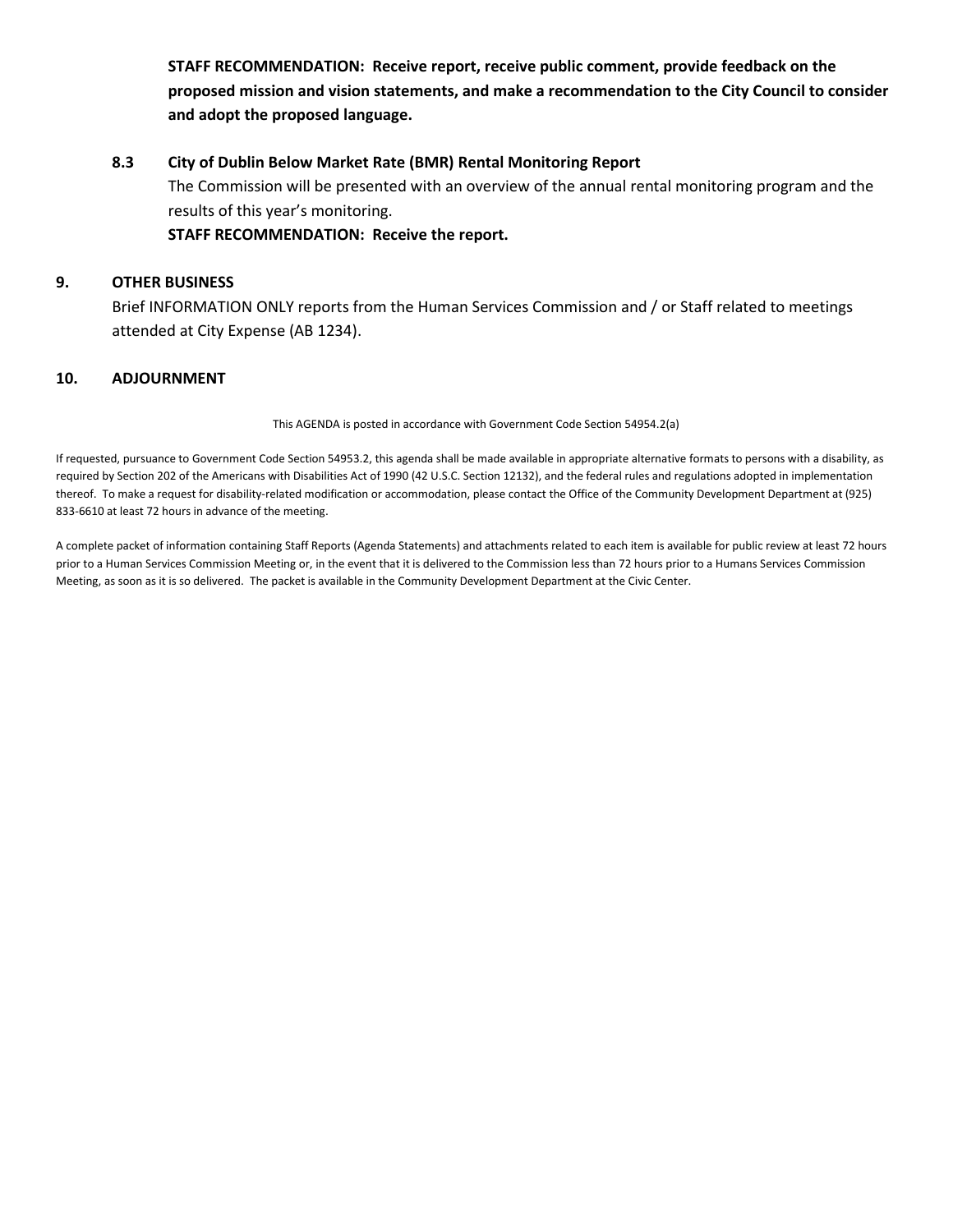

# **AGENDA STATEMENT HUMAN SERVICES COMMISSION**

| DATE:                       | April 24, 2014                                                                                                                        |
|-----------------------------|---------------------------------------------------------------------------------------------------------------------------------------|
| TO:                         | <b>Human Services Commission</b>                                                                                                      |
| <b>SUBJECT:</b>             | Presentation by Eden I&R, Inc.<br>Prepared by Amy Cunningham, Assistant to the City Manager                                           |
| <b>EXECUTIVE SUMMARY:</b>   | The Commission shall receive a report from Alison DeJung, Deputy Director of Eden I&R,<br>Inc. regarding the organization's services. |
| <b>FINANCIAL STATEMENT:</b> | None.                                                                                                                                 |
| <b>RECOMMENDATION:</b>      | Receive Presentation.                                                                                                                 |

#### **DESCRIPTION:**

Alison DeJung, Deputy Director of Eden I&R, will make a presentation regarding the organization's services. Eden I&R, Inc. provides a free information and referral service to Alameda County residents seeking human services assistance. The service can be accessed toll-free 24 hours a day, 7 days a week by calling 2-1-1 from telephones in Alameda County. Eden I&R, Inc. is a Fiscal Year 2013-2014 Community Grants Program recipient and has been approved for funding in Fiscal Year 2014-2015.

## **NOTICING REQUIREMENTS / PUBLIC OUTREACH:**

None.

#### **ATTACHMENTS:**

None.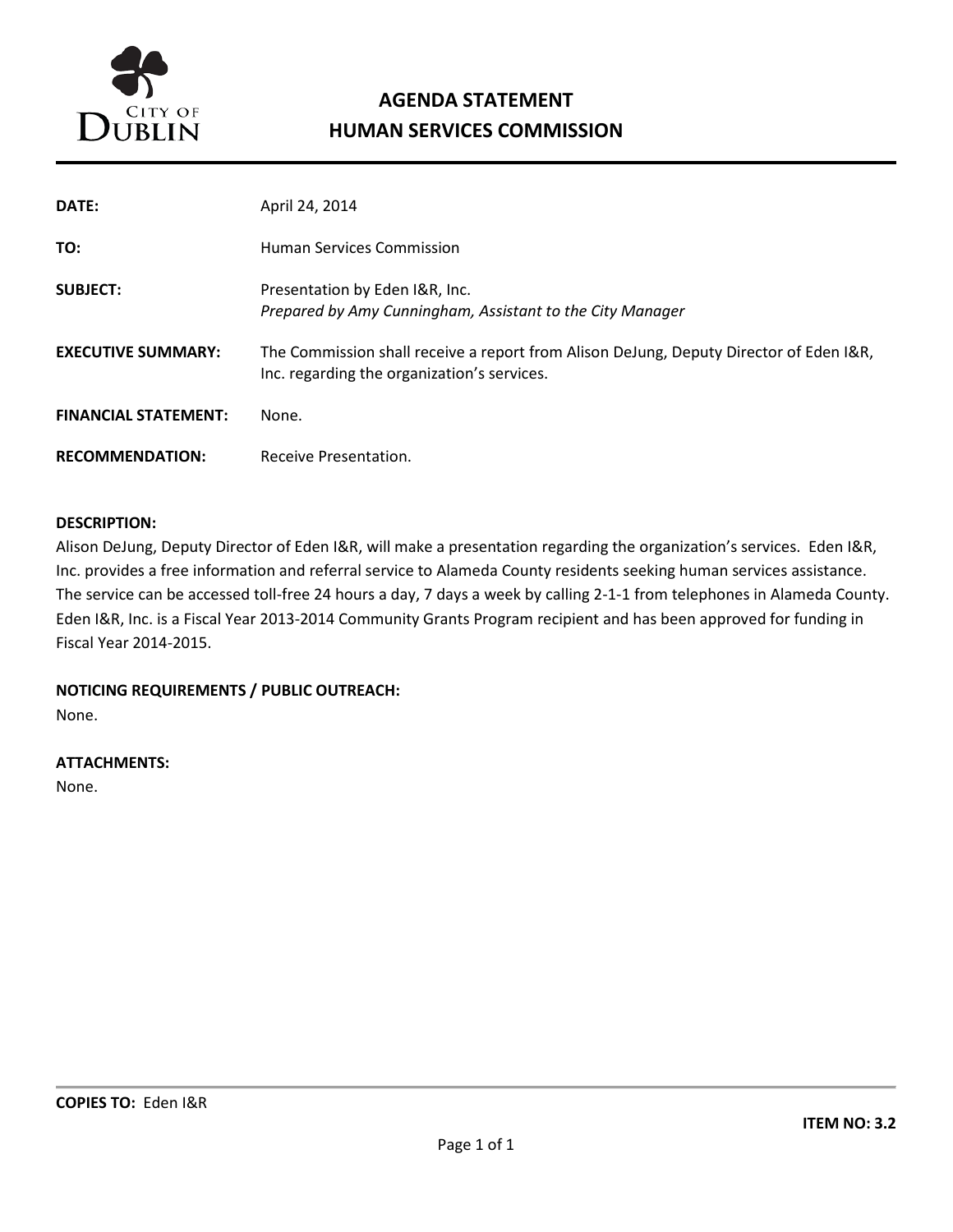

## **HUMAN SERVICES COMMISSION REGULAR MEETING** *Draft Minutes CITY OF DUBLIN* **January 23, 2014**

## **The January 23, 2014 Human Services Commission (HSC) was called to order at [6:03:06 PM](ftr://?location="Human Services Commission"?date="23-Jan-2014"?position="18:03:06"?Data="14864d2f") at the Dublin Civic Center, Dublin, California, by Chair Lockhart.**

## **CALL TO ORDER/ROLL CALL**

Commissioners (Cm.) Present: Brown, Lockhart, McCormick, Muetterties, Wakamoto-Lee Commissioners Absent: None

## **PLEDGE OF ALLEGIANCE**

Chair Lockhart led the Pledge of Allegiance.

# **ORAL COMMUNICATIONS**

**3.1 Public Comments –** None

## **MINUTES OF PREVIOUS MEETINGS**

**4. November 4, 2013**

On a motion by Cm. McCormick and seconded by Cm. Wakamoto-Lee, on a vote of 5-0, the HSC unanimously approved the minutes of the November 4, 2013 meeting.

## **WRITTEN COMMUNICATIONS** – None

**PUBLIC HEARING** – None

**UNFINISHED BUSINESS** – None

#### **NEW BUSINESS**

## **8.1 City of Dublin Fiscal Year 2014-2015 Community Grants Program Funding Recommendations**

Chair Lockhart introduced Staff and organization presentations.

Lynette Darensburg, Administrative Analyst II, presented the Community Grants Program Funding Recommendations as outlined in the staff report.

Chair Lockhart thanked the organizations for participating in the grant presentation process and for services provided in the community, then gave a brief overview of the presentation process. Next, Chair Lockhart asked that the following statements be included in the minutes: I wanted to publicly state that I will recuse myself from making and participating in making any decisions involving grant funding to Dublin Partnerships in Education (DPIE), the School of Imagination, and Valley Children's Museum. I will do so because I currently serve as either staff or as a board member for these organizations. I understand that each of these organizations is seeking grant funding today and some of those applications may eventually make their way to the City Council. I will remove myself from the room when each of these organizations presents to the Commission and will again remove myself during Commission deliberation relating to these organizations.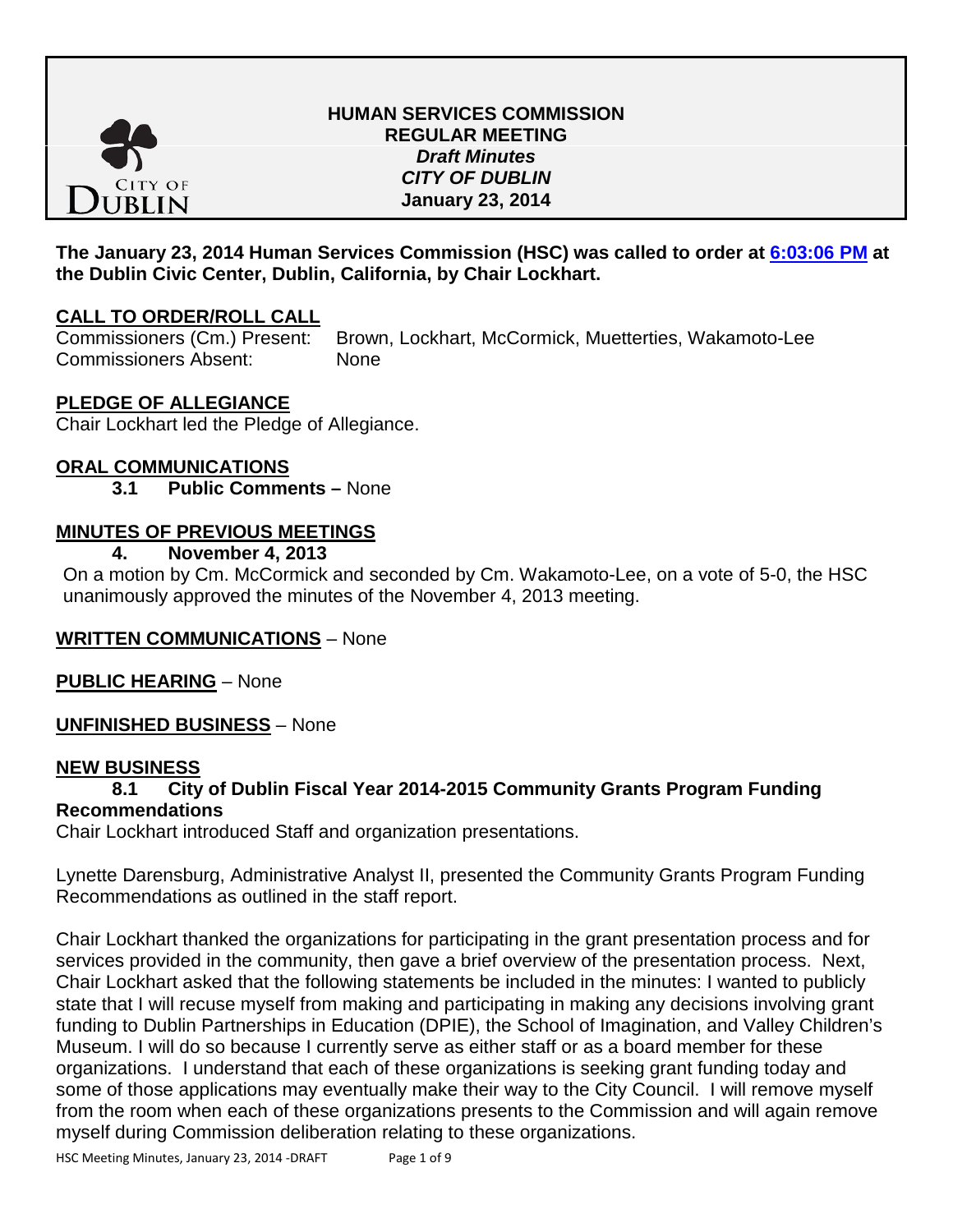Rafael Valle, representing Chabot-Las Positas Community College District/Tri-Valley One Stop Career Center (Chabot-Las Positas), presented program services and requested funding for support of the Tri-Valley One Stop Career Center.

Vice Chair (Vc.) Brown asked what type of outreach Chabot-Las Positas is conducting.

Mr. Valle stated that Chabot-Las Positas is collaborating with the City of Dublin's Economic Development Division, to explore outreach through the website and possible television exposure. Other outreach opportunities include job fairs at the senior center, Dublin library, Alameda County Sherriff's Office, federal correction institutions and companies involved in mass layoffs.

Linda McKeever, representing Open Heart Kitchen (OHK), presented program services and requested funding for support of the Hot Meal Program.

The HSC had no questions.

Zach Lupton, representing Easter Seals Bay Area (Easter Seals), presented program services and requested funding for support of Kaleidoscope Youth Group.

The HSC had no questions.

Mitch Reitman, representing Eden I & R, Inc. (Eden I & R), presented program services and requested funding for support of 2-1-1 Alameda County.

The HSC had no questions.

Michelle McDonald, representing Dublin High School Parent Faculty Student Organization (PFSO), presented program services and requested funding for support of Dublin High Safe and Sober Grad Night.

The HSC had no questions.

Jim Schmidt, representing Livermore Valley Opera (LVO), presented program services and requested funding for support of the LVO Student Outreach Program.

Chair Lockhart asked if LVO has served any Dublin schools this year.

Mr. Schmidt replied that Frederickson Elementary School and Murray Elementary School have received program services from LVO and additional schools are anticipated to be scheduled this year.

Chair Lockhart asked if the schools are charged a fee for services.

Mr. Schmidt responded, not at this time and any future fees, if required, would be nominal.

Vickie Thompson, representing Tri-Valley Haven (the Haven), presented program services and requested funding for support of Tri-Valley Haven's Homeless Services Program.

Vc. Brown asked about expenses for a bilingual case manager in the amount of \$8,000.

Ms. Thompson answered that the request for \$8,000 represents a portion of the salary for a bilingual medical case manager.

Ms. Thompson presented an additional program representing the Haven and requested funding for support of the Haven's Domestic Violence Services Program.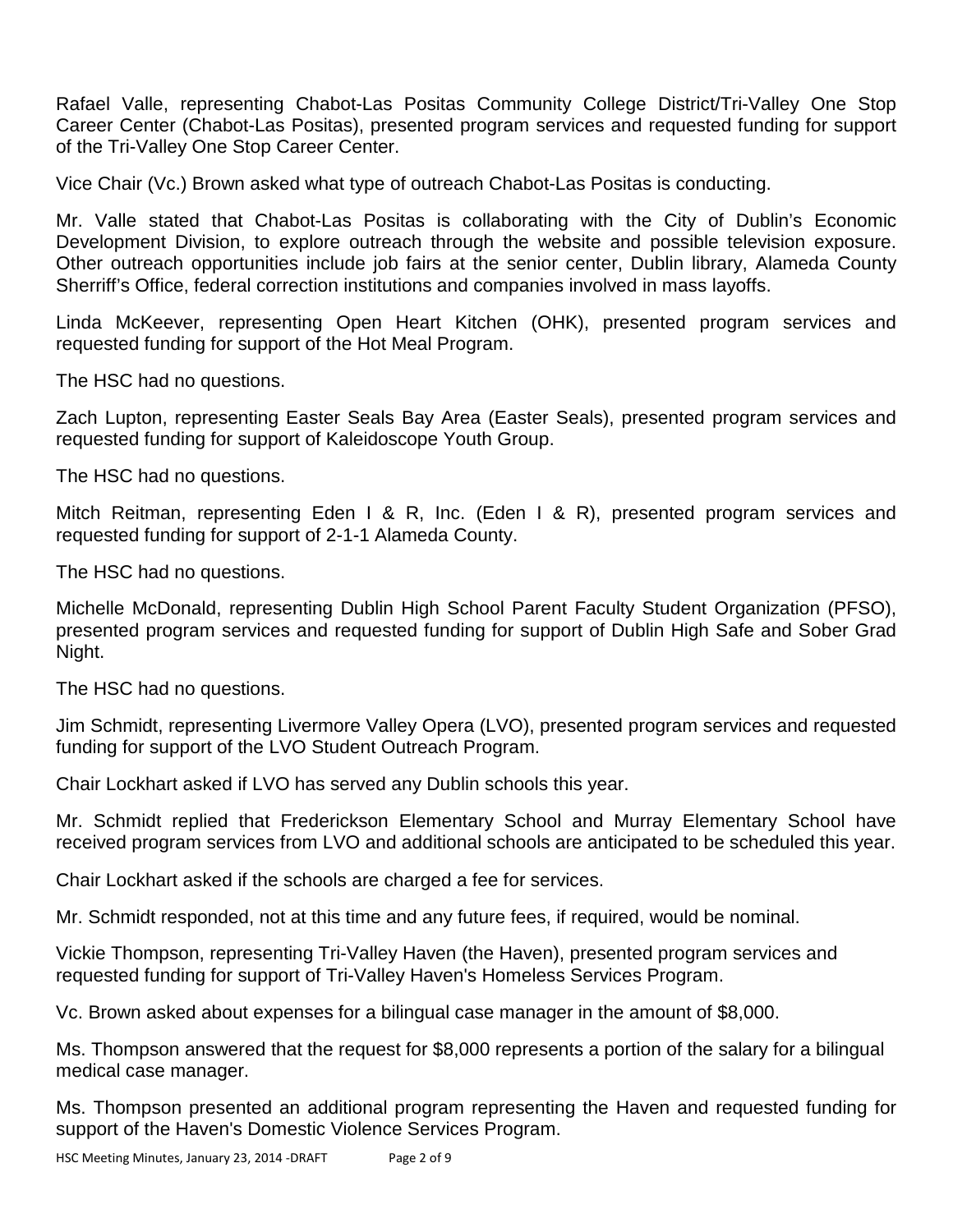Chair Lockhart stated that the biggest population growth in Dublin is in the Asian community and asked if calls from this group have increased, and if so how these needs are being addressed.

Ms. Thompson stated a slight increase has been noticed and through the assistance of other organizations, specific cultural needs are being addressed along with multilingual staff and the language line.

Laura Nachison, representing Kidango, Inc. (Kidango), presented program services and requested funding for support of Early Childhood Education: School and Family Partnership.

The HSC had no questions.

Roy Cook, representing Sandra J. Wing Healing Therapies Foundation (Sandra J. Wing), presented program services and requested funding for support of Sandra J. Wing Healing Therapies Foundation.

Chair Lockhart asked if the applicants' insurance would cover the services rendered.

Mr. Cook stated that to qualify for the therapies offered, service is required to fall outside insurance coverage.

Cm. McCormick asked who Sandra J. Wing is.

Mr. Cook stated that Sandra is a cancer survivor who benefited from holistic therapies while undergoing treatment and who wanted to give back to the community by making holistic services available to all.

Donnamarie Fuller, representing Child Care Links, presented program services and requested funding for support of Early Childhood Education.

Vc. Brown asked if this grant is the only source of revenue for Child Care Links.

Ms. Fuller responded that it is the only source of funding that would cover child restraint services and that other revenues are encumbered funding for specific programs.

Chair Lockhart asked if funding is being requested by the neighboring cities.

Ms. Fuller stated that funding is being requested in Pleasanton and possibly Livermore.

Jennifer Cullen, representing Senior Support Program of the Tri-Valley (Senior Support), presented program services and requested funding for support of Case Management.

Vc. Brown asked if all the seniors served are in independent living situations.

Ms. Cullen responded that most are, but when a senior is ready and no longer safe to live alone, a case manager can assist with the transition by providing information, emotional support, and guidance through the whole process.

Chair Lockhart asked if outreach is offered to families of seniors who have been seen by Senior Support.

Ms. Cullen stated yes, and that a caregivers support group is offered along with Spanish and Mandarin bilingual speaking staff.

Ms. Nachison presented an additional program representing Kidango and requested funding for support of Early Childhood Development Center Improvements.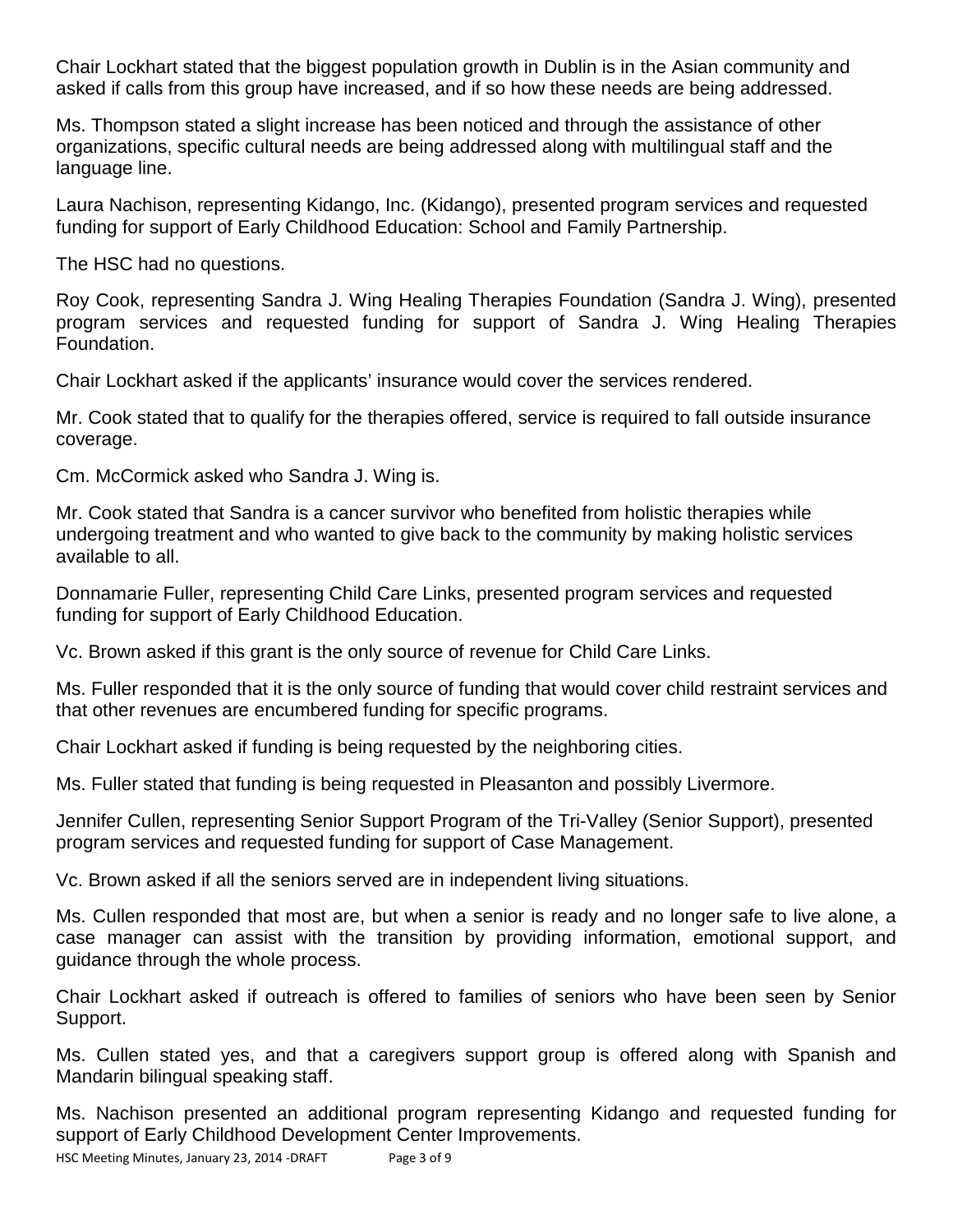Chair Lockhart verified that the HVAC systems will be put on the portable modular classrooms and not the school.

Ms. Nachison confirmed that the HVAC systems will be put on the portable modular classrooms.

Chair Lockhart asked if the school became unavailable, can the portable modular classrooms be moved still utilizing the HVAC units.

Ms. Nachison stated yes, the portable modular classrooms can be moved still utilizing the HVAC units.

Sue Compton, representing Axis Community Health (ACH), presented program services and requested funding for support of Clinic Capital Project.

Vc. Brown asked how services are communicated to the population it serves.

Ms. Compton responded that in the past there were no resources for outreach, so staff contributed as they could, but through the Affordable Care Act (ACA) a full time outreach staff member is available and provides outreach at the Dublin library, Wells Middle School health fair, churches, apartment communities, and BART.

Chair Lockhart was recused from hearing the DPIE presentation.

Chris Bennett, representing DPIE, presented program services and requested funding for support of the DPIE Operational Grant.

Vc. Brown asked if the payroll expenses in the planning budget include the Enhancement Administrator mentioned in the presentation.

Ms. Bennett stated that the total includes two part-time personnel, plus the addition of a Superintendent position.

The discussion for DPIE concluded and Chair Lockhart re-entered the dais.

Lawrence Kohl, representing Pacific Chamber Symphony (PCS), presented program services and requested funding for support of Music is Fun! Educational Assemblies for Elementary Schools.

Chair Lockhart asked if PCS is in communication with the visual and performing arts committee of the Dublin Unified School District regarding a visual and performing arts proposal for the next five years.

Mr. Kohl responded no, that all communication has been with teachers regarding feedback on the PCS program.

Victoria Gwiasda, representing CALICO, presented program services and requested funding for support of Child Abuse Intervention.

The HSC had no questions.

Ms. Compton presented an additional program representing ACH and requested funding for support of Access to Care for Uninsured Low-Income Dublin Residents.

Cm. Wakamoto-Lee asked if people who seek assistance through ACH are aware that the Affordable Care Act (ACA) requires all residents to have insurance.

HSC Meeting Minutes, January 23, 2014 -DRAFT Page 4 of 9 Ms. Compton replied that many are confused and are fearful because they think having insurance will require them to pay monthly payments and copays, but Medicare covers this cost and the ACH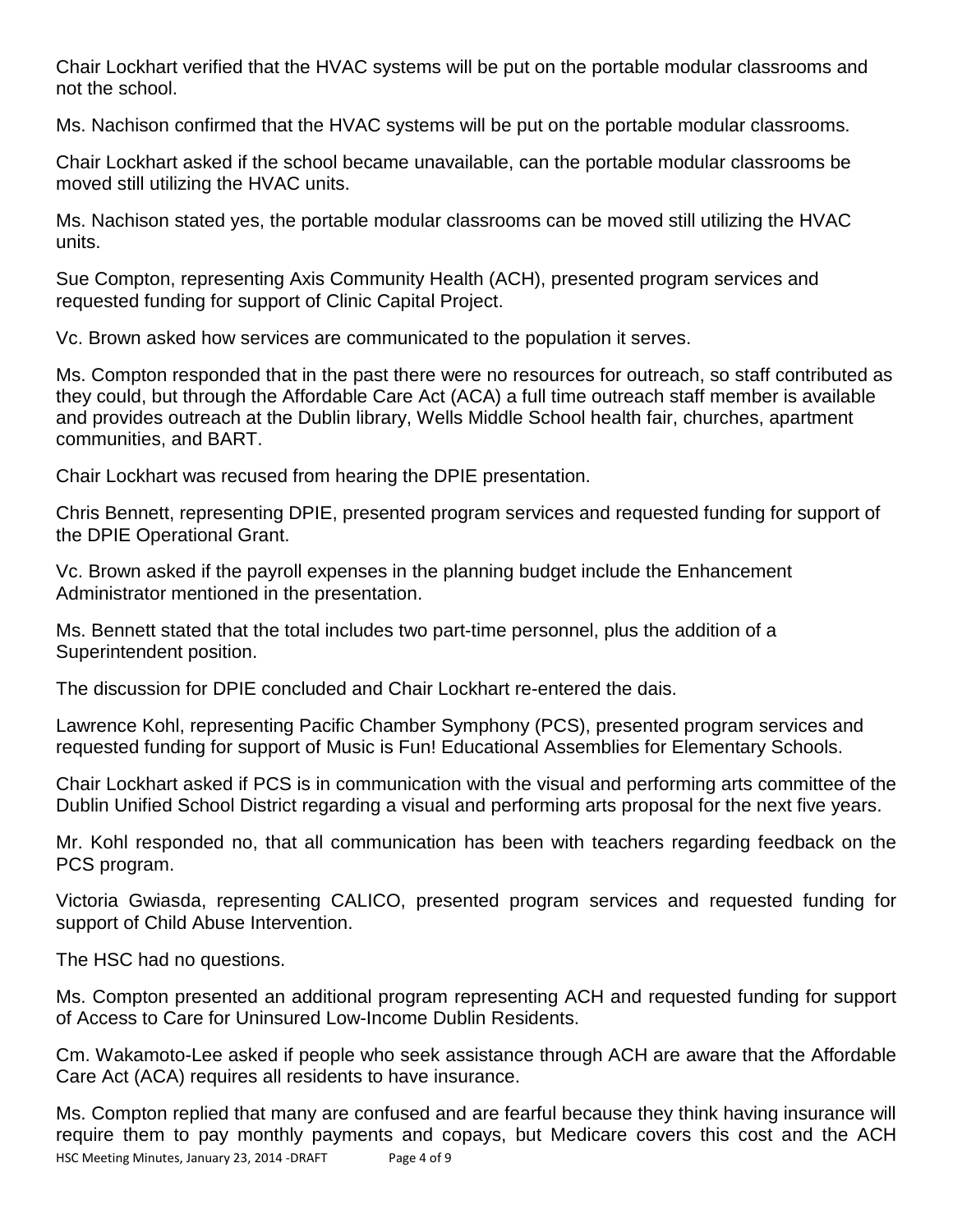outreaching efforts have cleared up the misnomers that might prevent people from obtaining health care and receiving preventative care.

Cm. Wakamoto-Lee stated that she noted that ACH is a certified enrollment center with Covered California and asked if it is easier for people to apply online or through paper applications.

Ms. Compton responded that it is common for more than one agency to be involved and the online systems do not always communicate with each other, so many times paper applications are being used.

Cm. Wakamoto-Lee noted that ACH did not request an increase in funding although administrative costs must have increased due to the ACA.

Ms. Compton replied that enrollment is not a covered cost and since City funding is limited, no increase was requested.

Bill Ballas, representing Hope Hospice, Inc., (Hope Hospice) presented program services and requested funding for support of the Grief Support Center.

Chair Lockhart asked if Hope Hospice is requesting funding in the neighboring cities.

Mr. Ballas stated yes.

Chair Lockhart was recused from the Valley Children's Museum presentation.

Dawn Benson, representing Valley Children's Museum, presented program services and requested funding for support of Mobile Museum.

Cm. Mutterties asked what the plans are for the new facility.

Ms. Benson responded that the facility will be located in the Dublin Crossings Development, occupying a 25,000 square foot building and will be phased in as the development is built, in approximately two to three years.

The discussion for Valley Children's Museum concluded and Chair Lockhart re-entered the dais.

Mr. Kohl presented an additional program representing PCS and requested funding for support of the Matinee Concert for Students and Seniors; Clinics for Music Students.

The HSC had no questions.

Kelly O'Lague Dulka representing Tri-Valley YMCA (YMCA), presented program services and requested funding for support of Build Assets, Reduce Bullying.

Chair Lockhart noted a limit of 30 kids can be served per day and asked how many kids are waiting to be served.

Ms. O'Lague Dulka stated it is anticipated that if funding was available, 200-300 kids would be served per day.

Chair Lockhart asked if families and kids are interested in the program.

Ms. O'Lague Dulka responded yes and kids that are unable to be served wait outside the facility to get in. Aside from the meal at school, this program is often the only source of food they receive. YMCA is also looking for other resources to provide clothing and medical care for the kids in the program.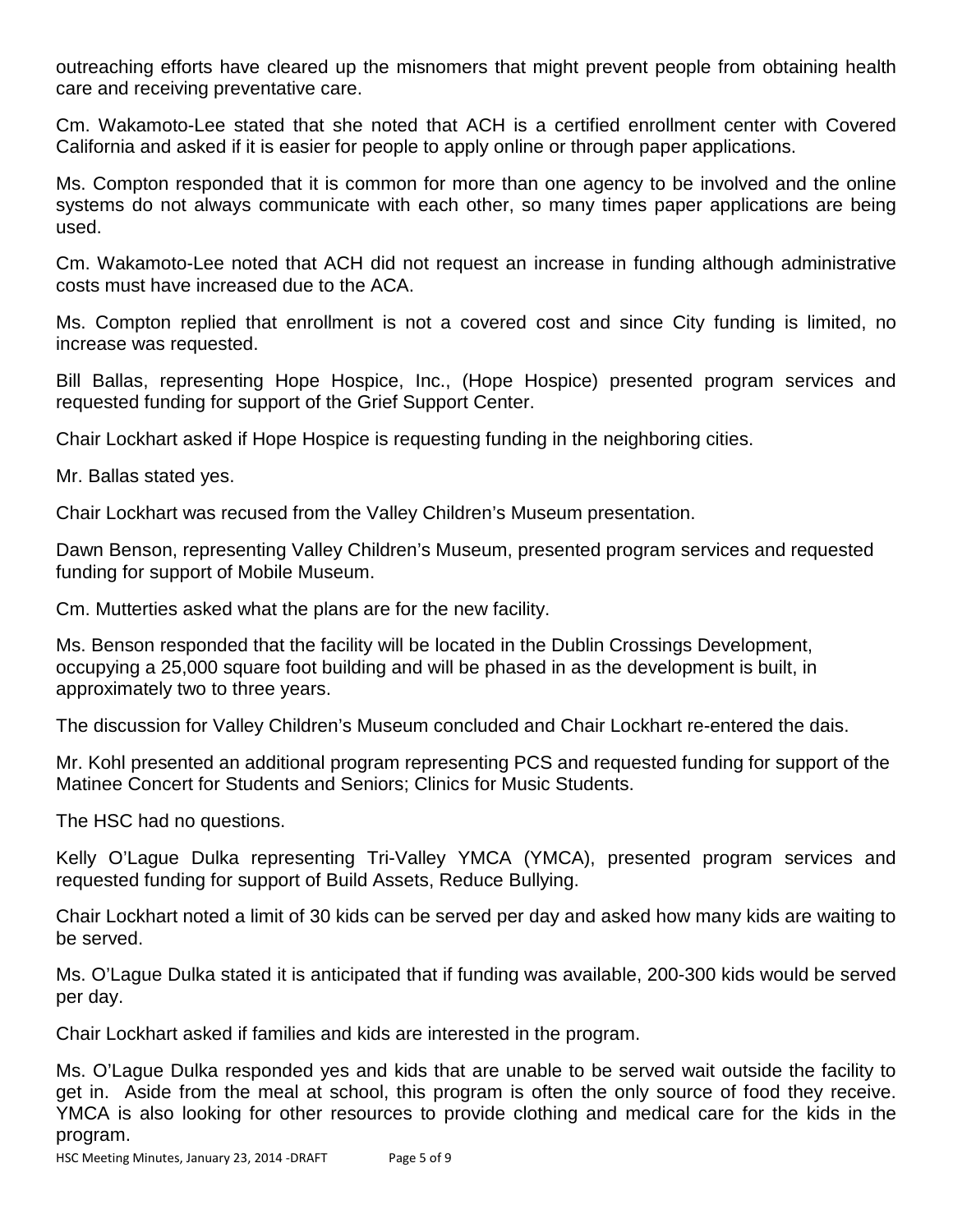Chair Lockhart stated that perhaps organizations that provide these services would be able to provide specific assistance.

Kenny Altenburg and Ms. O'Lague Dulka, presented an additional program representing YMCA and requested funding for support of Family Engagement at Emerald Vista.

Chair Lockhart asked if there is any overlap between the parents being served at Kidango and Family Engagement at Emerald Vista.

Ms. O'Lague Dulka responded that the requirements between the programs are different. Through the Family Engagement at Emerald Vista, kids can sign themselves in and out, so many of the working parents are not seen, whereas the parents with significant mental health issues and substance abuse issues tend to be more present.

Tara Marino, representing Spectrum Community Services (Spectrum), presented program services and requested funding for support of Meals on Wheels.

Chair Lockhart asked if services are spread across the community or concentrated in one area.

Ms. Marino explained that services are provided to Dublin, Pleasanton, and Livermore.

Chair Lockhart asked if clients are located in a particular area in Dublin.

Ms. Marino stated there are clusters where senior apartments are located, but in general the services are spread out.

Gloria Gregory, representing CityServe of the Tri-Valley (CityServe), presented program services and requested funding for support of CityServe of the Tri-Valley.

Cm. Wakamoto-Lee asked for the percentage of volunteer hours provided in Dublin.

Ms. Gregory explained that volunteer hours are not tracked in that way, but estimated sixty percent of volunteer hours are in Dublin.

Chair Lockhart was recused from the meeting for the School of Imagination presentation.

Mitch Sigman, representing School of Imagination, presented program services and requested funding for support of the School of Imagination Grant.

Cm. McCormick confirmed that funds are being requested to provide scholarships for six children, with three children in need of all services and the three in need of partial services.

Mr. Sigman clarified that three children require 100% coverage for services and the other three require 50-60% coverage for services, based on the family's income limits.

The discussion for School of Imagination concluded and Chair Lockhart re-entered the dais.

Michael Galvan, representing Community Resource for Independent Living (CRIL), presented program services and requested funding for support of Independent Living Housing & Employment Services for People with Disabilities.

The HSC had no questions.

Chair Lockhart recessed the meeting for a five minute break.

HSC Meeting Minutes, January 23, 2014 -DRAFT Page 6 of 9 Chair Lockhart called the meeting back to order at 8:14:48 PM.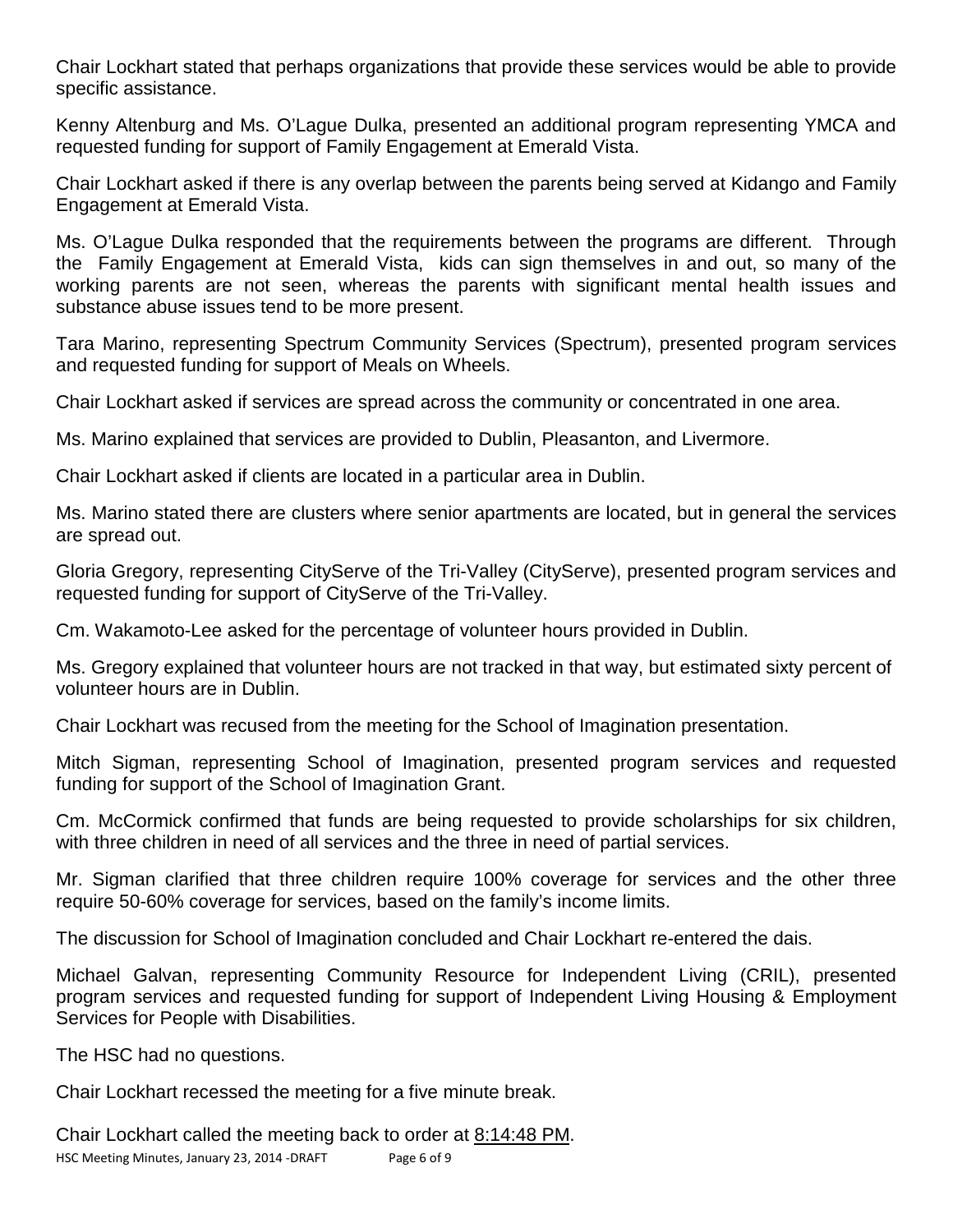Chair Lockhart opened the floor for public comments. There were nopublic comments.

Chair Lockhart was recused from the following funding recommendations: Dublin Partnerships in Education, the School of Imagination, and Valley Children's Museum.

Amy Cunningham, Assistant to the City Manager (ATTCM) initiated the discussions for funding recommendations.

The HSC agreed on recommending \$10,000 in Community Support Grant funding during Fiscal Year (FY) 2014-2015 to DPIE for an Operation Grant.

Upon discussion, the HSC agreed on recommending \$6,625 in Community Support Grant funding during FY 2014-2015 to School of Imagination for the School of Imagination Grant.

Upon discussion, the HSC agreed on recommending \$6,625 in Community Support Grant funding during FY 2014-2015 to Valley Children's Museum for the Mobile Museum.

Discussions for Dublin Partnerships in Education, the School of Imagination, and Valley Children's Museum concluded. Chair Lockhart re-entered the dais.

Ms. Cunningham reminded the commissioners of the 15% service cap with the Community Development Block Grant **(**CDBG) and advised that adjustments may need to be made at a later time, as was the case during the current FY. The final grant numbers will be known in May 2014 or later.

The HSC agreed on recommending \$10,000 in CDBG funding during FY 2014-2015 to ACH for Access to Care.

The HSC agreed on recommending \$10,000 in CDBG funding during FY 2014-2015 to OHK for the Hot Meal Program.

The HSC agreed on recommending \$9,500 in CDBG funding during FY 2014-2015 to Senior Support for Case Management.

The HSC agreed on recommending \$7,902 in CDBG funding during FY 2014-2015 to Spectrum for Meals on Wheels.

The HSC agreed on recommending \$10,000 in CDBG funding during FY 2014-2015 to the Haven for the Homeless Services Program.

Upon discussion, the HSC agreed on recommending \$13,500 in CDBG funding during FY 2014-2015 to ACH for Clinic Capital Project.

Upon discussion, the HSC agreed on recommending \$6,500 in CDBG funding during FY 2014-2015 to CALICO for Child Abuse Intervention.

Ms. Cunningham pointed out that staff is recommending 100% funding for the Haven's Domestic Violence Program with a portion of the housing services funded through the Housing In-Lieu Fund and the additional funding through Community Support Grant Funds, General Fund.

The HSC agreed on recommending \$3,500 in Housing In-Lieu funding during FY 2014-2015 to the Haven for the Domestic Violence Program.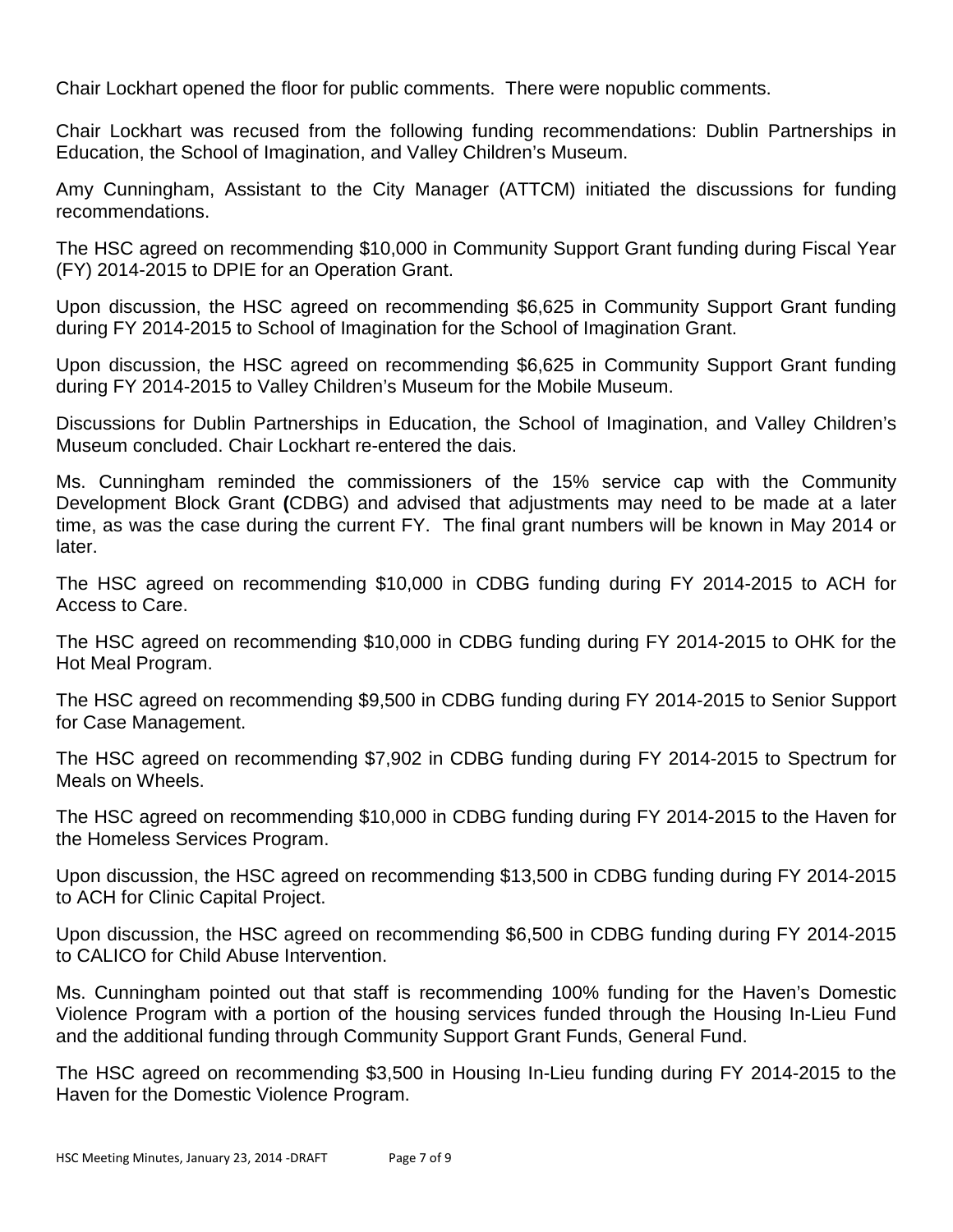The HSC agreed on recommending \$3,500 in Housing In-Lieu funding during FY 2014-2015 to CRIL for Independent Living Housing & Employment Services for People with Disabilities.

The HSC agreed on recommending \$4,500 in Community Support Grant funding during FY 2014- 2015 to the Haven for the Domestic Violence Program.

The HSC agreed on recommending \$10,000 in Community Support Grant funding during FY 2014- 2015 to Chabot-Las Positas for Tri-Valley One Stop Career Center.

The HSC agreed on recommending \$10,000 in Community Support Grant funding during FY 2014- 2015 to Child Care Links for Early Child Education.

The HSC agreed on recommending \$4,000 in Community Support Grant funding during FY 2014- 2015 to PFSO for Dublin High Safe and Sober Grad Night.

The HSC agreed on recommending \$4,000 in Community Support Grant funding during FY 2014- 2015 to Easter Seals for Kaleidoscope Youth Group.

The HSC agreed on recommending \$10,000 in Community Support Grant funding during FY 2014- 2015 to Eden I & R for 2-1-1 Alameda County.

Upon discussion, the HSC agreed on recommending \$11,400 in Community Support Grant funding during FY 2014-2015 to Hope Hospice for the Grief Support Center.

Upon discussion, the majority of the commissioners were in agreement not to fund Kidango's capital project HVAC system. They expressed concerns about Kidango not remaining on site long term.

The HSC agreed not to recommend Community Support Grant funding during FY 2014-2015 to Kidango for Childhood Development Center Improvements.

The HSC agreed on recommending \$10,000 in Community Support Grant funding during FY 2014- 2015 to Kidango for Early Childhood Education: School and Family partnership.

Upon discussion, the HSC agreed on recommending \$4,659 in Community Support Grant funding during FY 2014-2015 to YMCA for Build Assets, Reduce Bullying.

The HSC agreed on recommending \$10,000 in Community Support Grant funding during FY 2014- 2015 to YMCA for Family Engagement at Emerald Vista.

Chair Lockhart recognized LVO and PCS for providing valuable programs, but encouraged the HSC to make a recommendation that the City of Dublin, Heritage and Cultural Arts Commission assume responsibility for establishing a budget recommendation and advising the City Council on funding for cultural art programs.

Ms. Cunningham acknowledged that the City Council Sub Committee did recommend this to the City Council last year and that Parks and Community Services is looking into funding such programs. That analysis has not been completed and at this time no funding has been identified.

Chair Lockhart encouraged the arts groups to connect with the school districts and collaborate on the best way to serve the visual and performing arts in the schools. She suggested that the HSC focus should be on funding the physical needs and mental health services in the community.

Upon discussion, the HSC agreed not to recommend Community Support Grant funding during FY 2014-2015 to LVO for the LVO Student Outreach Program.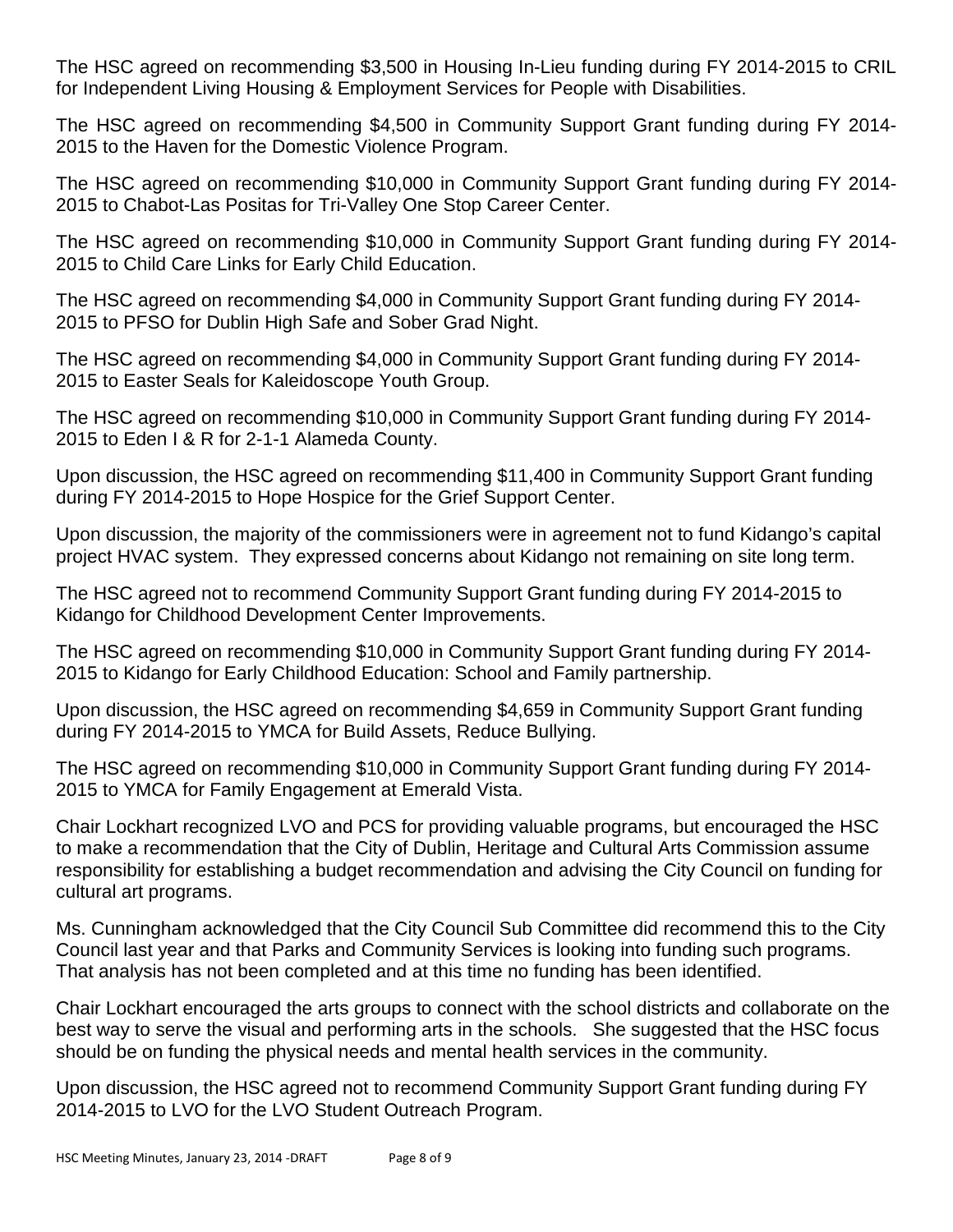Upon discussion, the HSC agreed not to recommend Community Support Grant funding during FY 2014-2015 to PCS for the Matinee Concert for Students and Seniors; Clinics for Music Students.

Upon discussion, the HSC agreed not to recommend Community Support Grant funding during FY 2014-2015 to PCS for Music is Fun! Educational Assemblies for Elementary Schools.

Upon discussion, the HSC agreed on recommending \$12,360 in Community Support Grant funding during FY 2014-2015 to CityServe of the Tri-Valley for CityServe of the Tri-Valley.

Upon discussion, the HSC agreed on recommending \$5,831 in Community Support Grant funding during FY 2014-2015 to Sandra J. Wing for the Sandra J. Wing Healing Therapies Foundation.

**On a motion by Cm. Wakamoto-Lee and seconded by Vc. Brown, on a vote of 5-0, the HSC unanimously approved funding recommendations for the Community Grants Program.**

**On a motion by Vc. Brown and seconded by Cm. Wakamoto-Lee, on a vote of 5-0, the HSC recommended Parks and Community Services establish a budget and grant process recommendation to provide funding for cultural arts programs.**

## **OTHER BUSINESS**

## **9. Brief INFORMATION ONLY reports from the Human Services Commission and / or Staff related to meetings attended at City Expense (AB 1234).**

Ms. Cunningham announced the next HSC meeting to be held on April 24, 2014, with a focus on the mission, vision, and needs assessment. Ms. Cunningham also stated that if the HSC would like to see a more in depth presentation of one or two of the organizations that presented tonight, to let her know.

Vc. Brown asked about visiting some of the facilities of the organizations that presented.

Ms. Cunningham responded that there has been discussion about visiting the ACH facility jointly, with Livermore and Pleasanton Commissions.

Chair Lockhart thanked all the organizations for presenting and for the hard work and contributions made to the community.

## **ADJOURNMENT**

Being no further business, the meeting adjourned at 9:04:57 PM.

Respectfully Submitted,

\_\_\_\_\_\_\_\_\_\_\_\_\_\_\_\_\_\_\_\_\_\_\_\_\_\_\_\_\_\_\_\_\_ Anastasia Nelson, Recording Secretary

APPROVED:

\_\_\_\_\_\_\_\_\_\_\_\_\_\_\_\_\_\_\_\_\_\_\_\_\_\_\_\_\_\_ Chair Chairperson, Janet Lockhart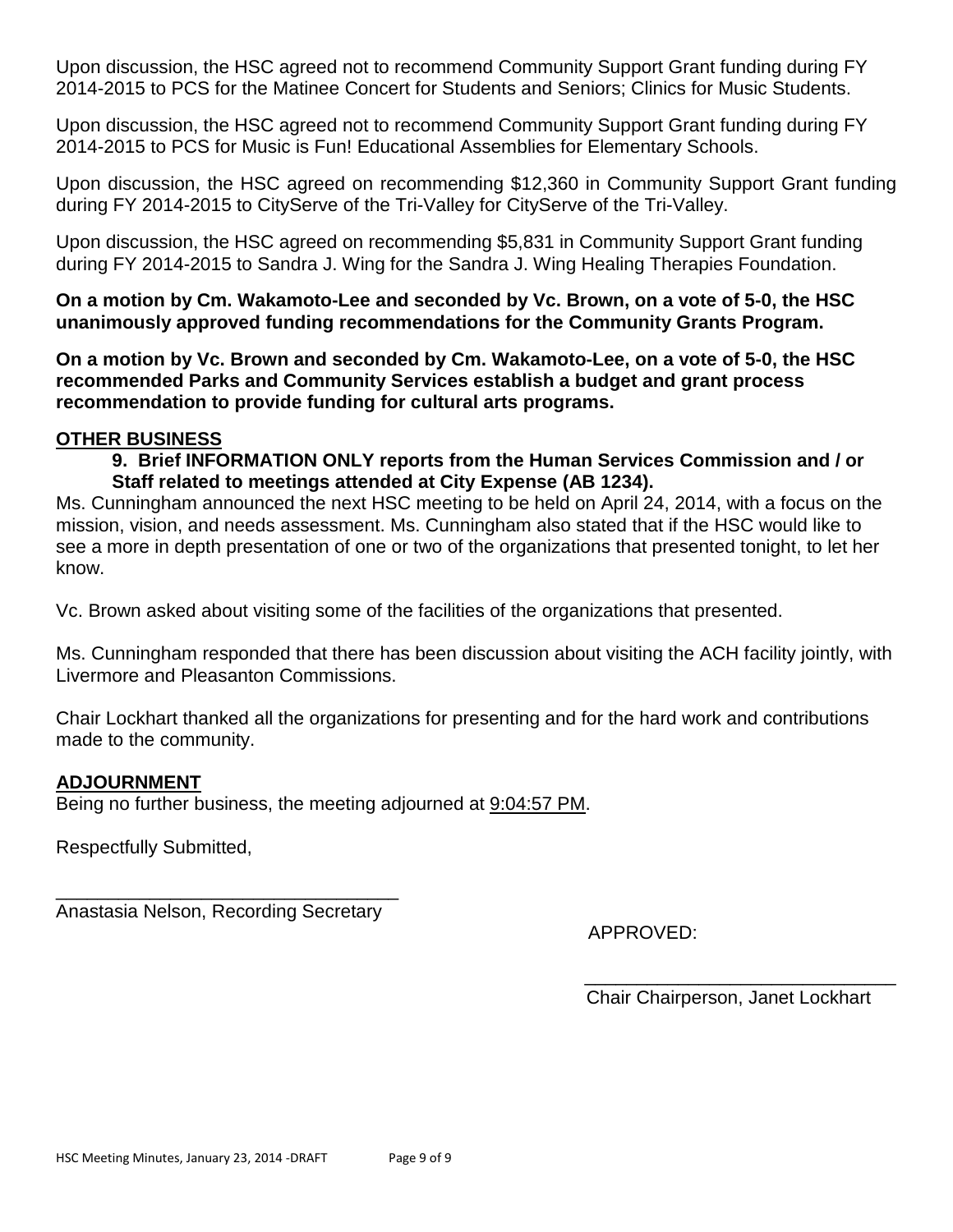

# **AGENDA STATEMENT HUMAN SERVICES COMMISSION**

| DATE:                       | April 24, 2014                                                                                                                                                                                      |  |
|-----------------------------|-----------------------------------------------------------------------------------------------------------------------------------------------------------------------------------------------------|--|
| TO:                         | <b>Human Services Commission</b>                                                                                                                                                                    |  |
| <b>SUBJECT:</b>             | Review of City of Dublin Community Grants Program<br>Prepared by Lynette Darensburg, Administrative Analyst II & Amy Cunningham, Assistant to<br>the City Manager                                   |  |
| <b>EXECUTIVE SUMMARY:</b>   | Staff is seeking feedback from the Human Services Commission on the City of Dublin's<br>annual Community Grants Program. Approved changes will be included in the Fiscal Year<br>2015-2016 program. |  |
| <b>FINANCIAL STATEMENT:</b> | None.                                                                                                                                                                                               |  |
| <b>RECOMMENDATION:</b>      | Receive staff report and public comment, and provide feedback on the annual Community<br>Grants Program.                                                                                            |  |

#### **DESCRIPTION:**

In January 2014, the newly formed Human Services Commission (HSC) participated in the annual City of Dublin Community Grants Program for the first time. Commissioners reviewed grant applications, received presentations from grant applicants, and made joint Fiscal Year 2014-2015 funding recommendations for the City Council's consideration and approval. Prior to the formation of the HSC, these grant responsibilities were completed by a City Council Subcommittee. As the HSC's participation in this year's grant process has concluded, staff is seeking feedback from Commissioners in four areas of the program: (1) grant guidelines, (2) application questions, (3) rating criteria, and (4) recommendation process. The intent of the feedback is to enhance the HSC's review and funding recommendation process in future years.

Minor administrative changes to the grant program, such as clarifying application questions or changing the emphasis of grant applicant presentations to the HSC, can be accomplished at the staff/commission level. Material program changes, such as modifying the grant rating criteria or significantly restructuring the grant application for clarity, will require review and approval from the City Council and County of Alameda (as required). Approved changes will be incorporated into the Fiscal Year 2015-2016 Community Grants Program which will kick-off in the fall of 2014.

#### **NOTICING REQUIREMENTS / PUBLIC OUTREACH:**

None.

#### **ATTACHMENTS:**

- 1. City of Dublin Community Grants Program Grant guidelines (instructions)
- 2. City of Dublin Community Grants Program Grant application questions
- 3. City of Dublin Community Grants Program Rating criteria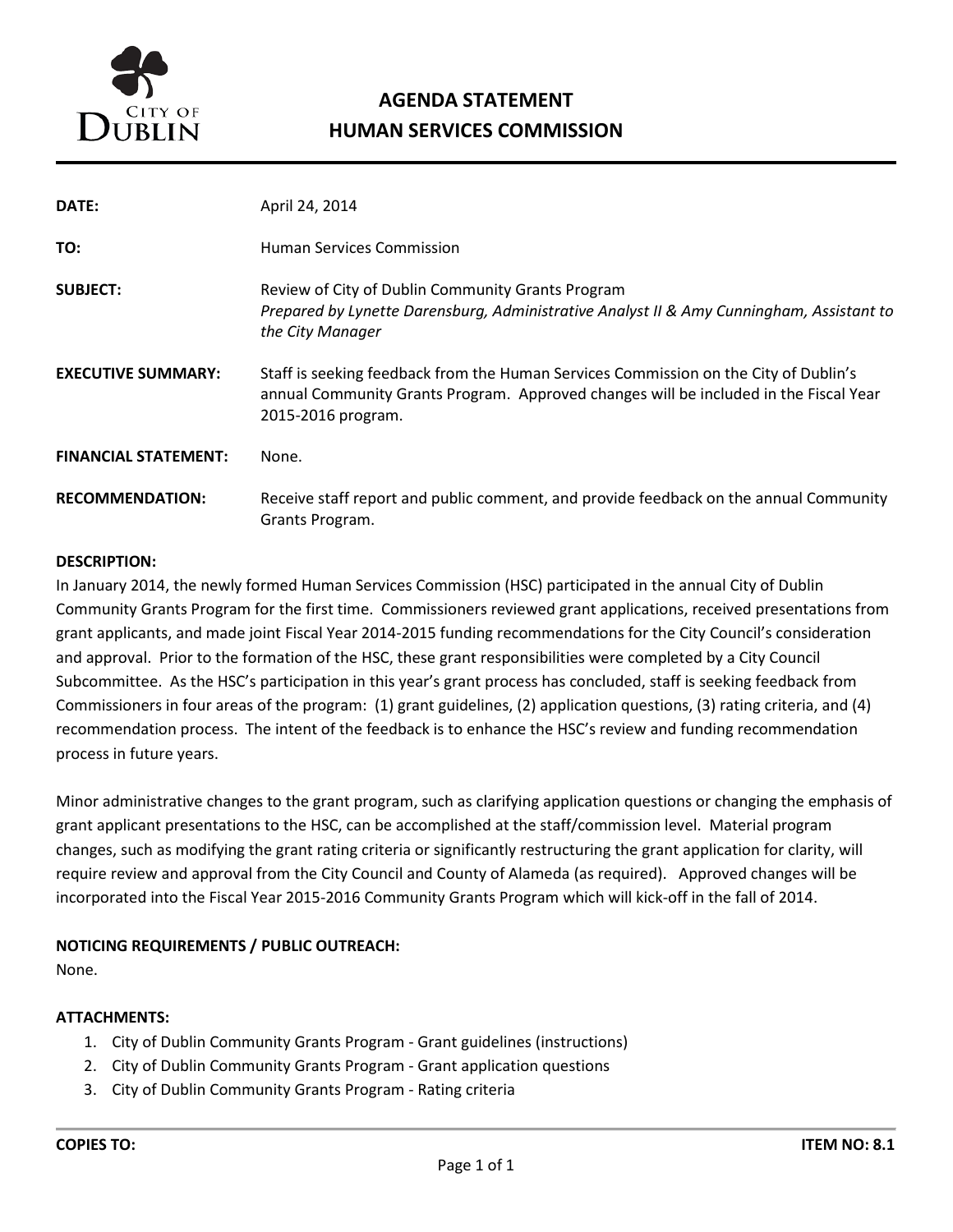**Instructions**

**City of Dublin** Community Development Department 2014-15 Community Grant Program

**Deadline** 12/12/2013

#### **Description**

The City of Dublin Community Grants Program provides financial support to local not-for-profit organizations serving Dublin residents through designated funding sources. Each year the Dublin City Council awards funding to organizations that best meet the community's needs in keeping with program guidelines. The Community Grants Program includes a competitive application process, mandatory participation in meetings and presentations, and strict financial and other reporting requirements.

TYPICAL FUNDING SOURCES •General Fund •Housing In-Lieu Fund •CDBG

Recipients receiving General Fund and Housing In-Lieu Fund grants are required to report activity on an annual basis.

CDBG fund recipients are responsible for reporting activity quarterly and verifying income of those benefitting from funding. More specifically, CDBG requires that residents benefitting from funding must be at or below 80% of Area Median Income (AMI).

Income requirements can be found at the City of Dublin website at www.dublin.ca.gov/housing/incomelimits.

Specific reporting requirements and any additional responsibilities will be included in the contracts that accompany all grant awards. In addition, recipients must register with agency with 2-1-1, as appropriate.

GRANT FUNDING AMOUNTS

The Dublin City Council has established the following funding criteria: Minimum application amount: \$3,500 Maximum application amount: \$25,000

Community Support Grants: The City of Dublin allocates up to \$120,000 annually for this grant program. The City of Dublin's funding for this program is not guaranteed and ultimately subject to City Council approval.

CDBG: The City of Dublin may receive Federal CDBG funds from Alameda County as part of a coalition of cities. Available funding for this funding cycle is estimated to be approximately \$71,400. Funds are not guaranteed and usually decrease from the initial estimate due to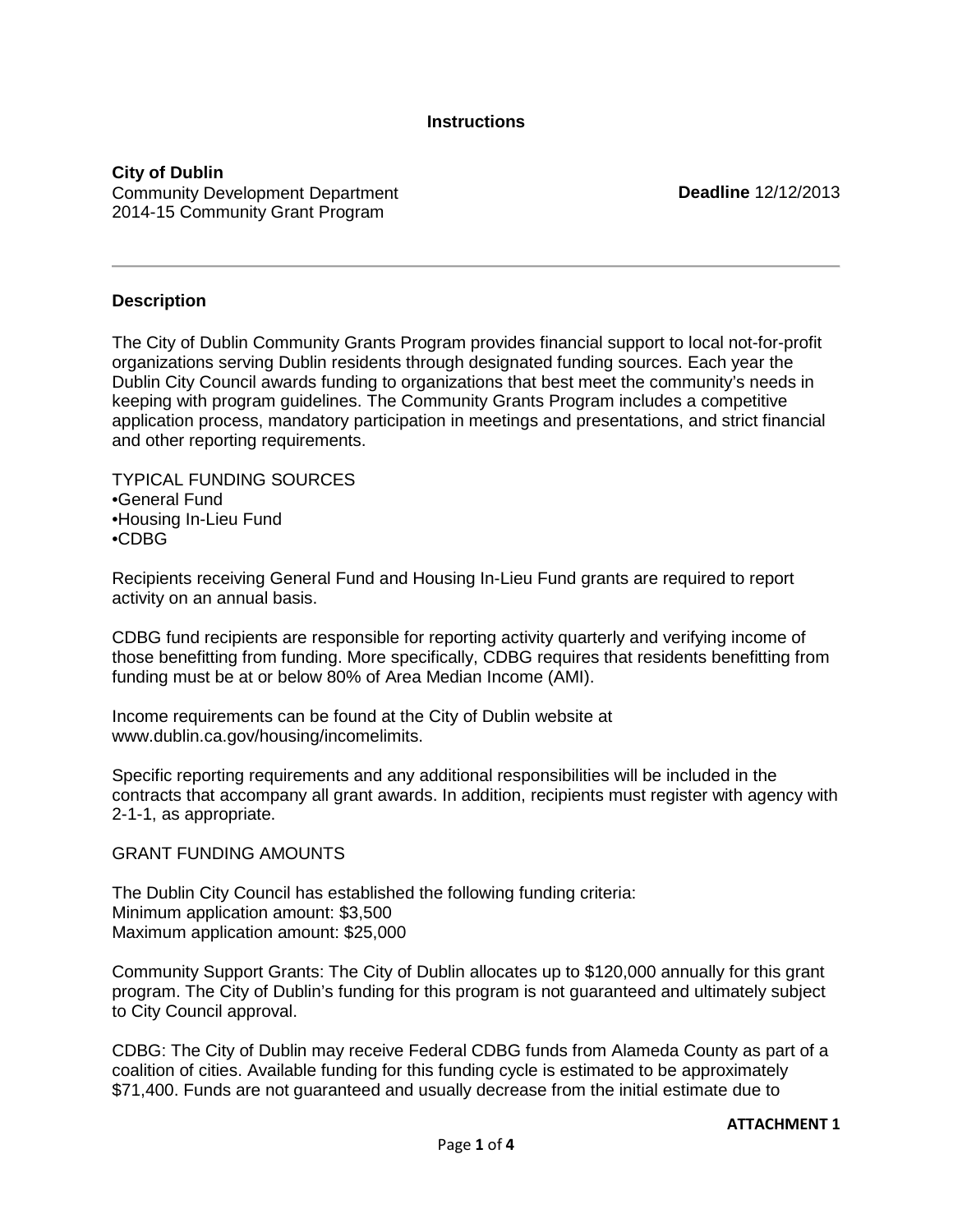adjusted federal funding allocations.

#### CDBG REQUIREMENTS

An organization receiving CDBG funding must collect the necessary income and household data from participants that receive services. At least 75% of participants must be at or below 80% AMI. All CDBG subrecipients must obtain a DUNS number and register with System for Award Management (SAM). If your organization or agency has questions as to whether or not they may be eligible to receive CDBG funds, please call the Housing Division at (925) 833-6610.

The United States Housing and Urban Development Department (HUD) is requiring that all CDBG grantees develop a Limited English Proficiency/Language Access Plan (LEP/LAP) to determine language translation needs for limited English speaking residents to encourage access to services and housing. As a result, agencies must now provide detailed information in the narrative section on Limited-English populations served and language access accommodations and outreach for Limited English speaking clients.

#### INSTRUCTIONS TO COMPLETE THIS APPLICATION:

1. The City will only accept applications submitted on-line through the ZoomGrants system. The City will not accept hardcopy, fax, or emailed applications.

2. COMPLETE APPLICATIONS MUST BE SUBMITTED BEFORE 5:00 PM, THURSDAY, DECEMBER 12, 2013. At exactly 5:00 p.m. the system will no longer allow you to save or submit your application. It is the responsibility of each applying agency to allow ample time to submit your application before the cutoff deadline.

3. If your agency is requesting funding for more than one project or program, a separate electronic application must be submitted for each project/program. Question 45 on the application will ask you to RANK the priority of funding for each program or project. For example, if an agency has different programs/projects within it, which may or may not be administered by the same person, those programs within an Agency must communicate with each other and RANK the priority of funding within the same organization or agency. There should be only one #1, #2 etc.

4. You must indicate if you are requesting funding for Capital Improvements or Public Service. If you are requesting funds for both you must submit separate applications for each funding category. The City of Dublin will determine which funding source best fits your project and provide that recommendation first to the City Human Services Commission and then to the full City Council.

5. You are required to answer each question. If a question does not apply, please answer with "N/A" or check the Not Applicable box.

6. Please visit the City's website (www.dublin.ca.gov/grants) to download additional grant application supporting documents including the Rating Criteria, Dublin's Mission, Vision, Values, Critical Dates, the 2011 Eastern Alameda County Needs Assessment Report and CDBG Income Limits.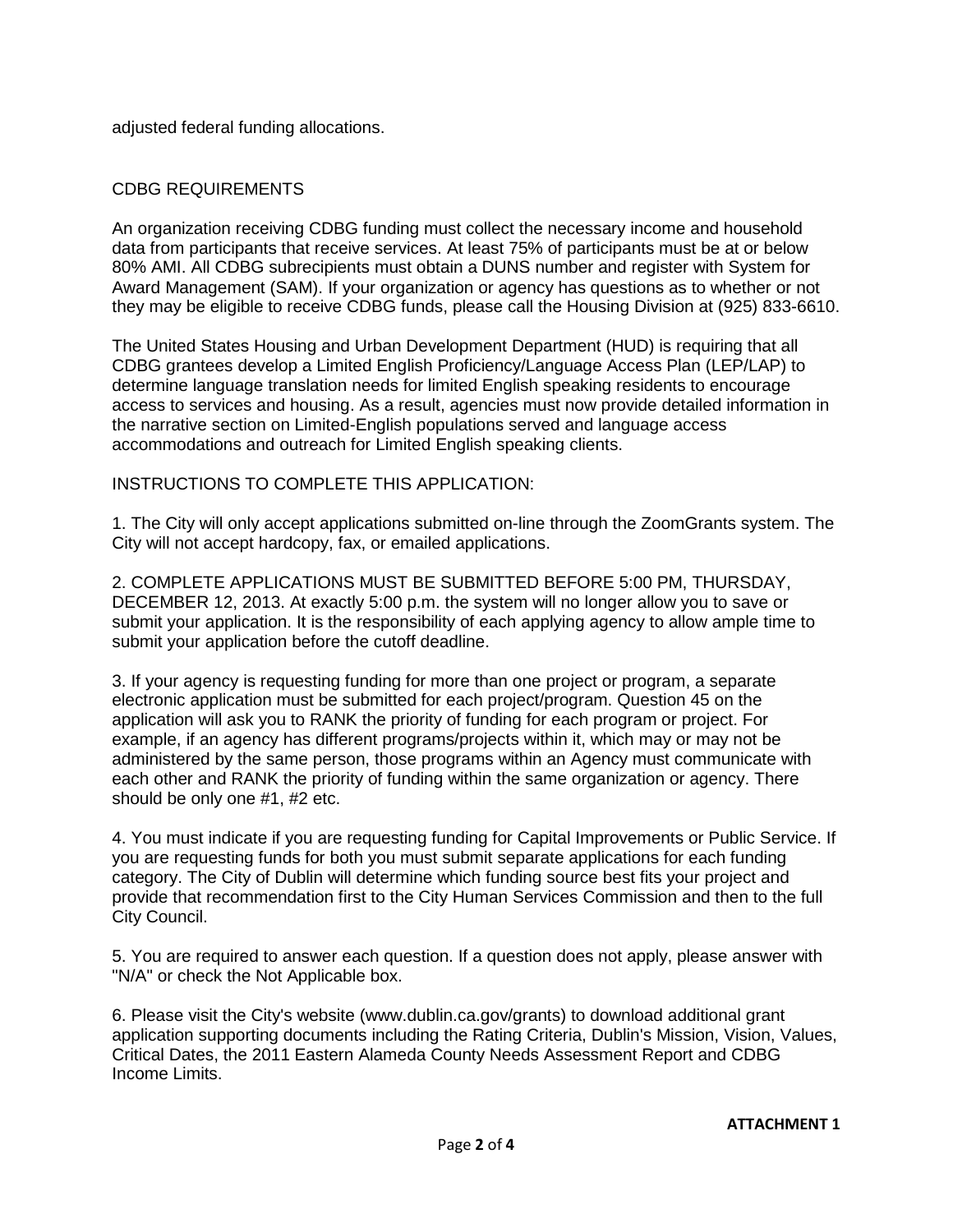7. IMPORTANT NOTE: The Zoom Grants System will allow you to submit your application without attaching the REQUIRED documents; however, if you fail to download the required documents, your application will be deemed "INCOMPLETE" and WILL NOT BE CONSIDERED FOR FUNDING.

APPLICATION REVIEW AND FUNDING RECOMMENDATIONPROCESS:

1. The City of Dublin Human Service Commission will review all funding proposals (tentatively) January 23, 2014. All applicants must be present at that time to complete a brief 3 minute presentation on their funding request. Dublin Staff will evaluate all applications based on a set of Rating Criteria which is posted on the City's web site at www.dulbin.ca.gov/grants.

2. All agencies submitting an application are required to send a representative to this meeting who is knowledgeable about the application, organization, and program and is able to answer questions from commission members. Responses will be evaluated as part of the funding recommendation process.

3. Tentatively, Staff will present funding recommendations to the full City Council on February 18, 2014, at 7:00 pm in the City Council Chambers (100 Civic Plaza, Dublin). Funding recommendations for all other grants will be presented to the Dublin City Council at the first Budget Study Session for the upcoming Fiscal Year, date to be determined.

4. If your agency is awarded Grant funding, you will receive an Agreement that must be executed prior to encumbering funds on July 1, 2013.

If you require assistance to complete the application, for General Fund / Community Support Grants, please contact Lynette Darensburg or Amy Cunningham at 925-833-6610.

#### **Restrictions**

In order to qualify for CDBG funding, at least 75% of the program's clients must have a household income of less than 80% of area median income.

If you are funded with CDBG funds, you must register your agency with 2-1-1

Eligible projects funded through CDBG funding will be limited to those that will accomplish HUD priorities including the following:

A) Support and develop a continuum of housing resources that will increase access to lowincome, seniors, disabled and homeless persons;

B) Improve community health and access to basic and specialty care including dental and optometry care, behavioral and mental health care services, especially for low-income, uninsured and under-insured residents;

C) Increase and maintain affordable and accessible wellness and development opportunities for youth that are age appropriate;

D) Support and expand programs and opportunities that keep seniors engaged and involved in their community; and,

E) Foster and encourage innovative programs that meet emerging community needs with emphasis on low-income and underserved populations.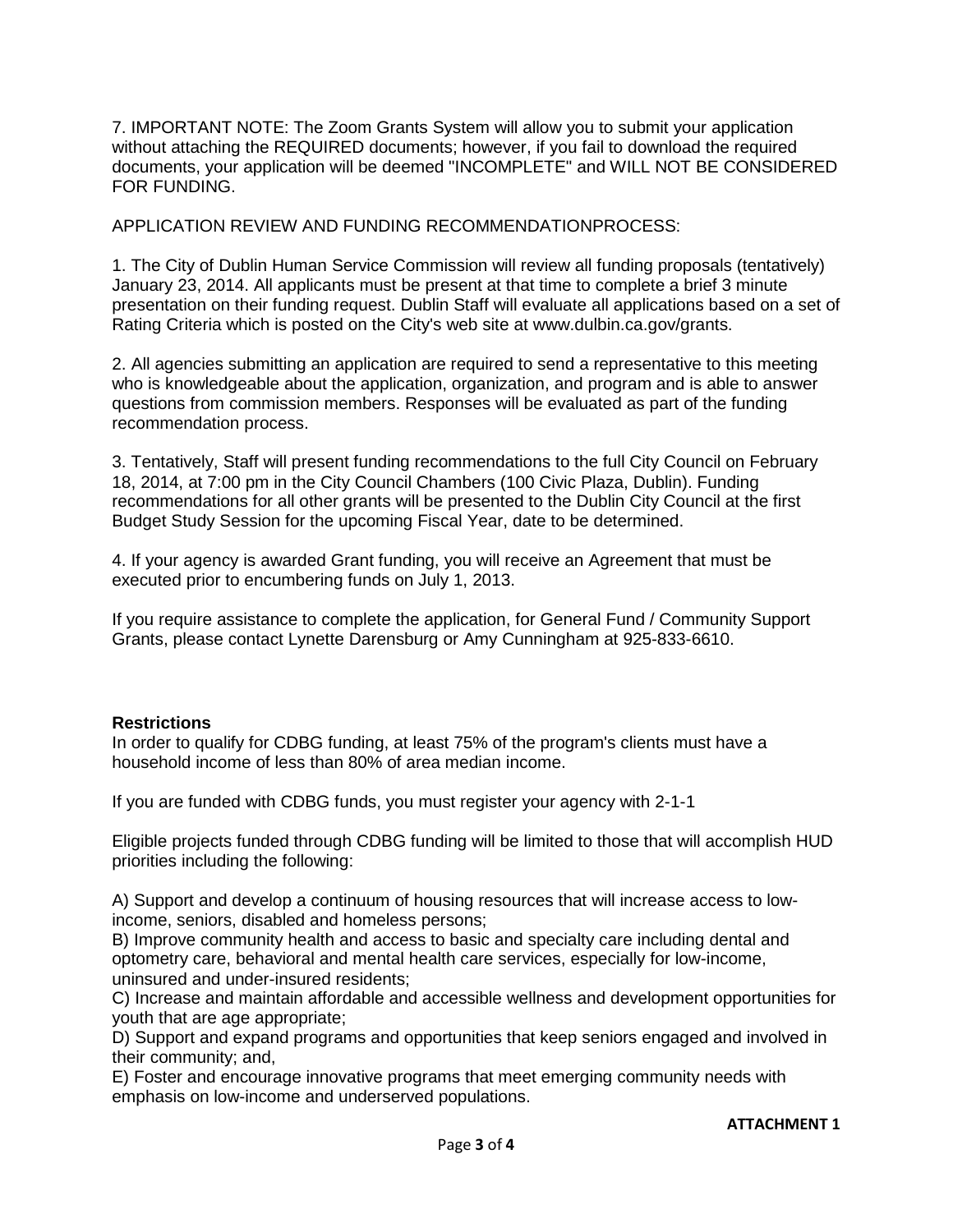Additionally, at a minimum, CDBG funded projects must meet one of the following three objectives:

- 1. Creating a Suitable Living Environment
- 2. Providing Decent Affordable Housing
- 3. Creating Economic Opportunities

If you are applying for a Capital Improvement Project, additional criteria may apply. Please contact the City for more information.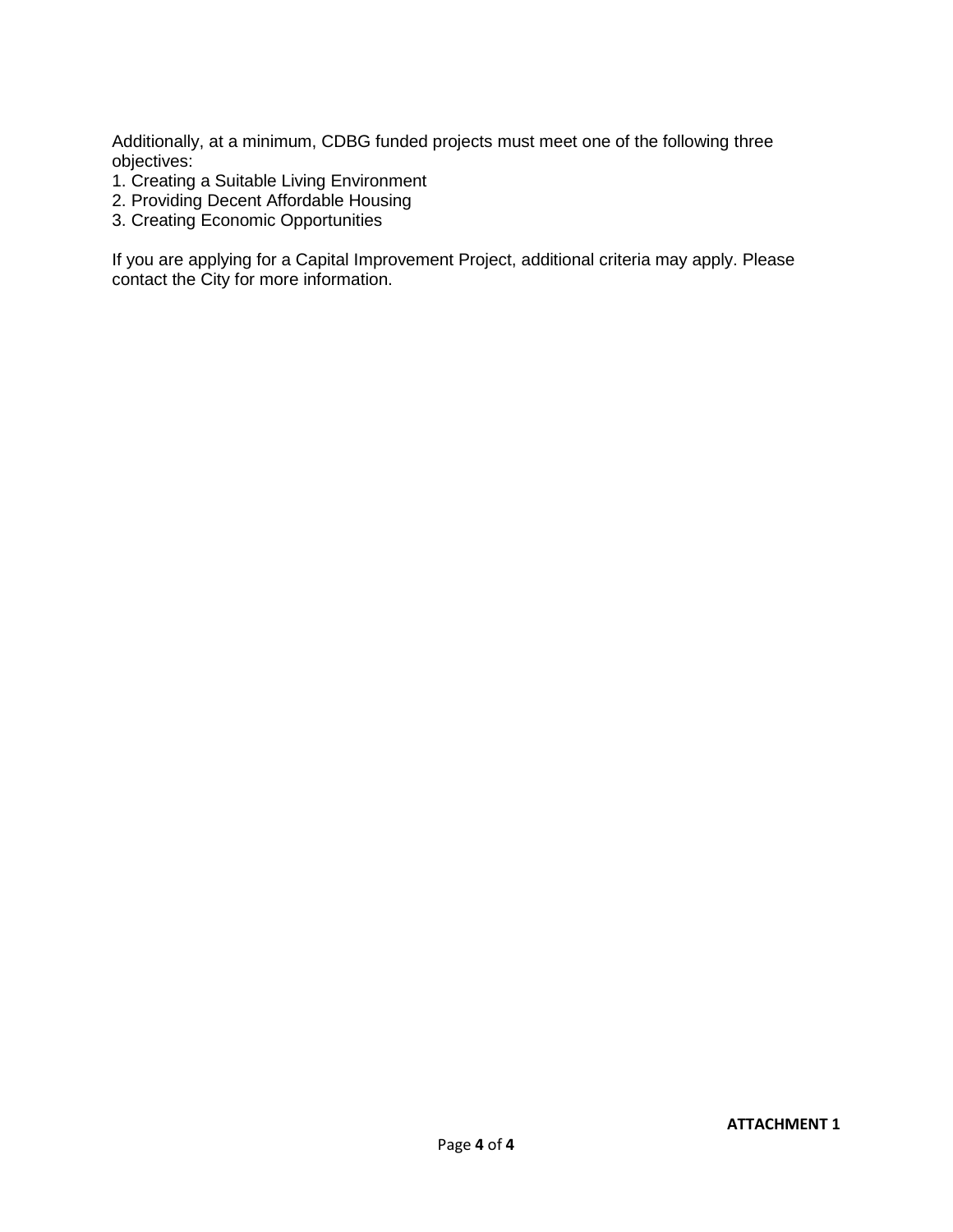## **Grant Application Questions**

## **City of Dublin Community Grants Program Fiscal Year 2014-2015**

- 1. Please describe your organization category (select one of the following):
	- □ Private Non-Profit
	- □ Public Agency
	- □ Other
- 2. Please describe your agency's mission (no more than 3 sentences or 250 characters).
- 3. For what type of Dublin Grant is your agency applying?
	- □ Capital Project
	- □ Public Service/Program/Project

4. Is this a "new" service, program, project or activity? "New" is identified as not yet started, implemented or in operation.

5. Please indicate below if this application is a request for one-time funding and/or "seed" funding.

- □ One-time funding
- □ Seed funding
- □ One-time and Seed funding
- □ Neither / not applicable

6. If your agency has NEVER received grant funding from the City of Dublin, please describe any other City/County funding received within the last three years (jurisdiction, year, amount, purpose, etc.). Enter "N/A" if you HAVE received Dublin Grants.

7. Please provide information to justify your agency's capacity to conduct this project (type of management or governing body, fiscal staff resources, skills and experience, etc.).

8. Provide a brief summary of the project for which your agency is seeking funding (no more than three sentences or 250 characters). This text will be used widely during the review and implementation process to describe your project.

9. Estimate the total number of UNDUPLICATED Dublin residents to be served by this project.

10. Which of the 14 Areas of Concern identified in the Eastern County 2011 Needs Assessment Report does your project identify with?

*(List of 14 Areas of Concern omitted.)*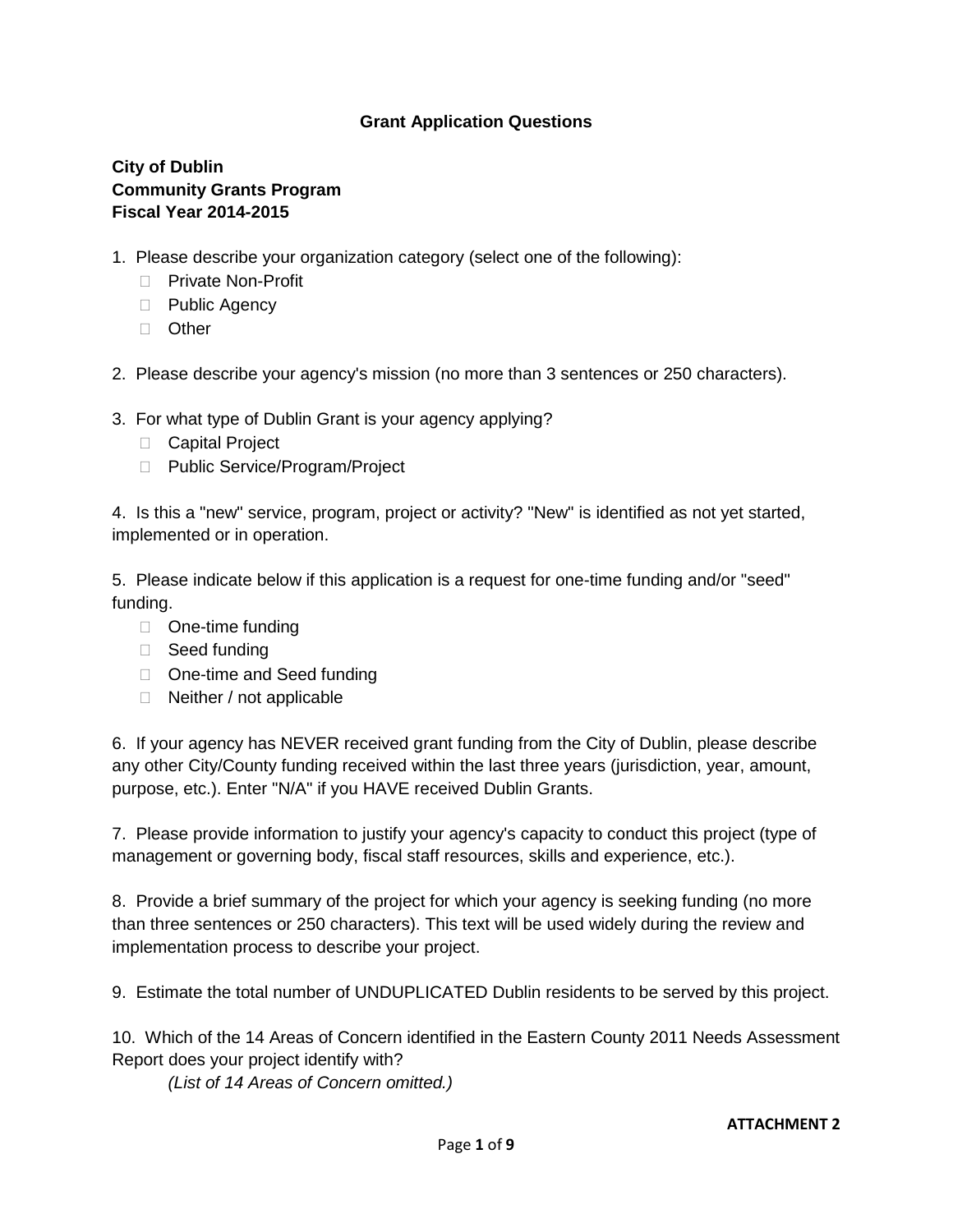11. Explain how this project will be implemented, administered, and operated.

12. Describe in detail the role of Dublin Grant funds in this project (e.g., what specifically will the grant funds be used for?).

13. Please list and briefly describe the outcome measures that are crucial to the success of this project. What strategies or objectives will your agency use to track the progress of meeting the outcome(s)?

14. Describe the population your agency anticipates serving with these funds and how they will benefit from the implementation of this project, i.e. seniors, youth, low-income, etc.

15. How is this project culturally appropriate (i.e., describe how it is specifically tailored to the client/customer population served)?

16. Explain how your agency will outreach to low-income, limited English speakers, and/or disabled persons. How will each of these groups access the project for which your agency is requesting funding?

17. Identify the organizations that your agency partners with and describe their relevant capabilities that result in greater service integration.

18. Describe marketing and outreach your organization has done, particularly to Dublin residents. In addition, outline specific collaboration with other service organizations in the City of Dublin or Tri-Valley.

19. Referring to questions 28, 29 and 30, describe the project for which your agency is requesting funding and how this project serves Dublin residents by meeting at least one of the City of Dublin's Mission, Vision, Values, and Strategies.

20. BUDGET NARRATIVE Describe how this project is cost effective and how the budget is reasonable for the anticipated result.

21. If this application does not receive funding, what will be the effect on the project?

22. Does your agency anticipate having any unspent grants funds at the end of the fiscal year?

- Yes
- No

23. If you answered yes to the preceding question please explain. Enter "N/A" if not applicable.

24. CAPITAL EXPENDITURE NARRATIVE Is your agency requesting funds for a Capital project (e.g. construction, equipment, furniture, fixtures)?

Yes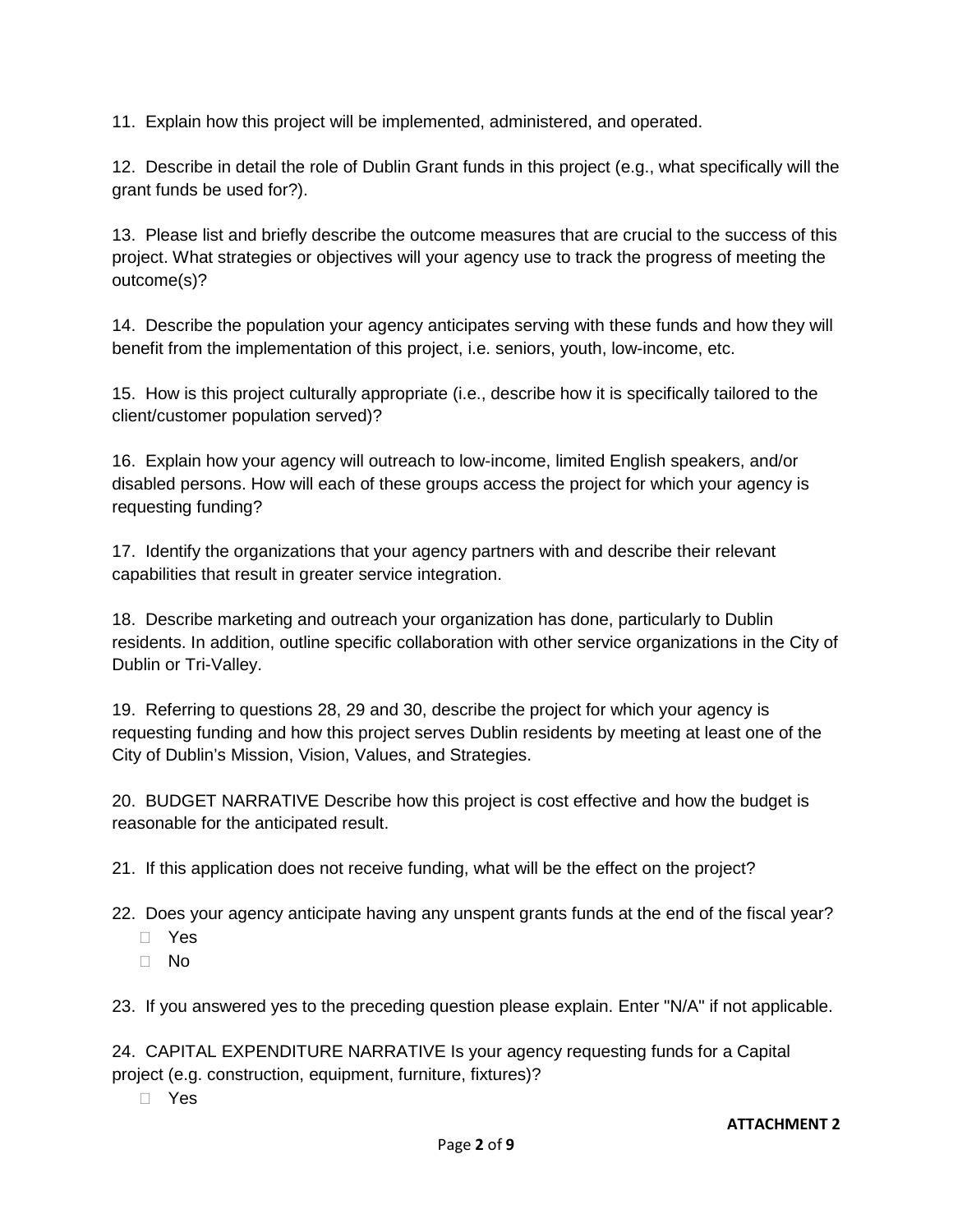$\Box$  No. If no, enter N/A for questions 25 & 26, and check Not applicable for question 27

25. If your agency is requesting Capital funding, describe the detailed scope of work for the project. [You will also be asked to attach a budget, photos, designs, site plans, specs, etc. later in the "Documents" tab.] Enter "N/A" if not applicable.

26. If your agency is requesting Capital funding please describe any land tenure issues (e.g. does your agency own or lease the property, lease terms, plans for future relocation or expansion, etc.). Enter "N/A" if not applicable.

27. If your agency is requesting Capital funding, will this project require implementation of Davis-Bacon/Fair Labor Standards Act requirements?

- Not Applicable
- Yes
- $\Box$  No
- □ Not known (please contact staff immediately if you have any questions regarding Davis-Bacon requirements)

28. PERFORMANCE MEASURES Identify AT LEAST ONE of the City of Dublin's Mission or Vision Statements: (you may choose more than one)

- $\Box$  Promotes and supports a high quality of life which ensures a safe and secure environment that fosters new opportunities.
- $\Box$  Balance history with progress, to sustain an enlightened, economically balanced and diverse community.
- □ Encourages innovation of City life, including programs to strengthen our economic vitality, supports environmental stewardship and sustainability through the preservation of our natural surroundings.
- $\Box$  Promotes active and healthy lifestyle through the creation of first-class recreational opportunities, facilities and programs.
- 29. Identify AT LEAST ONE of the City of Dublin's Values: (you may choose more than one)
	- $\Box$  Building community by promoting locations and events that brings people of all ages together; providing more venues for family-based activities and fostering heritage and cultural development.
	- $\Box$  Ensuring a safe community by providing high quality police and fire services to insure the safety of the citizens living in the community and providing education and training to residents and businesses that would promote public safety.
	- $\Box$  Guiding development to assure that development contributes positively to the City's fiscal health; supports pedestrian-friendly development, transit-oriented development, green building and environmental responsiveness; promotes high quality design and architectural standards in private development and in all public facilities and develops transportation systems that facilitate ease of movement throughout the City.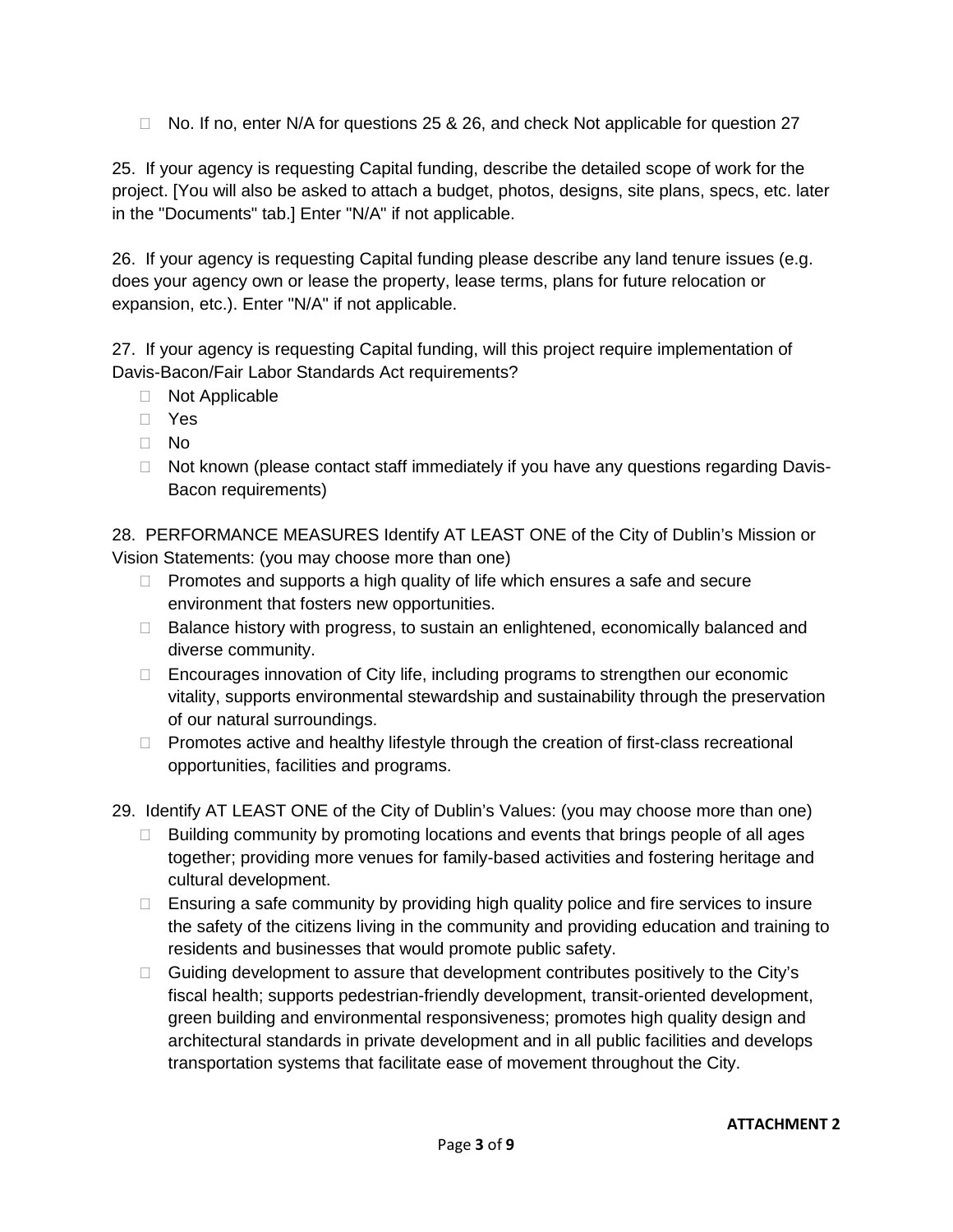- Governing that commits to openness and responsiveness to the public and community; operates at all times with honesty and integrity; exercises fairness in consideration of issues and provides a high level of customer service; responsiveness from City staff to citizens; embraces technology to improve effectiveness and efficiency and strives to build an informed community through communication.
- $\Box$  Relating to others and entities by encouraging collaboration and communication with other communities on issues of mutual concern.
- 30. Identify AT LEAST ONE of the City of Dublin's Strategies: (you may choose more than one)
	- $\Box$  Pursue economic development initiatives that attract new businesses while strengthening existing businesses.
	- $\Box$  Continue to strengthen the identity and aesthetic appeal of the downtown.
	- $\Box$  Create a community that supports environmental sustainability and provides an open space network that ensures environmental protection and provides public access where appropriate.
	- $\Box$  Develop dynamic and unique community recreational and cultural opportunities in the region.
	- $\Box$  Develop city-wide communication and outreach programs that provide connectivity with our residents and businesses across several media outlets.

\*\*\*\*\*\*\*\*\*\*\*\* The following questions cannot be altered per HUD / CDBG Guidelines. \*\*\*\*\*\*\*\*\*\*\*

## 31. QUESTIONS 32 THROUGH 44 ARE FOR THOSE AGENCIES INTERESTED IN APPLYING FOR COMMUNITY DEVELOPMENT BLOCK GRANT (CDBG) FUNDING. Are you are interested in applying for CDBG funds?

- □ Yes. If so, answer questions 32-44.
- $\Box$  No. If no, check box here, and check the not applicable box at the end of each question.
- □ Don't know. If you are unsure, please call the City at (925) 833-6610 and speak to a staff person that can answer your questions.

32. CDBG ONLY- Explain your Limited English Proficiency/Language Access Plan(LEP/LAP). How does your agency outreach to limited English speaking residents to encourage access to services & housing? What access accommodations are used? Provide detail.

33. CDBG ONLY - Identify AT LEAST ONE U.S. Department of Housing and Urban Development (HUD) Consolidated Plan Guiding Principle that relates to your project:

- $\Box$  Be culturally accessible, appropriate and inclusive.
- □ Encourage community engagement and involvement.
- □ Promote energy and resource efficiency.
- □ Encourage networking and information sharing across service providers.
- □ Encourage process streamlining.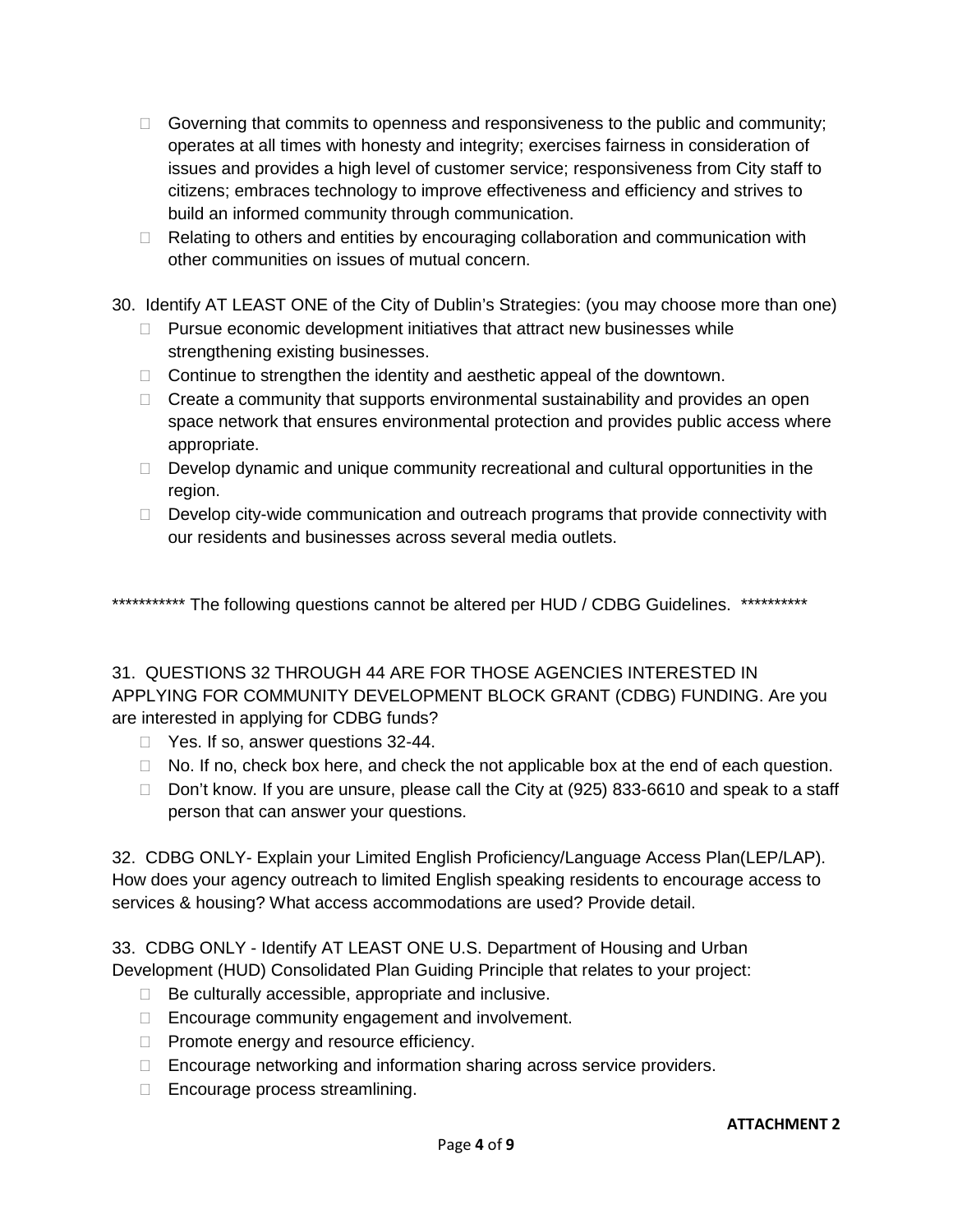- □ Consolidate service delivery.
- $\Box$  Not Applicable. I am not interested in qualifying for CDBG funding.

34. CDBG ONLY - Identify AT LEAST ONE U.S. Department of Housing and Urban Development (HUD) Consolidated Plan Goals that relates to your project:

- $\Box$  A) Support and develop a continuum of housing resources that will increase access to low-income, seniors, disabled and homeless persons with emphasis on activities that:
	- $\circ$  Increase and maintain transitional housing opportunities with supportive services to increase positive outcomes and stability into permanent housing.
	- o Preserve and increase affordable rental housing opportunities for low and moderate income households.
	- o Assist with homeownership opportunities for first-time homebuyers and ensure existing homeowners have safe housing that maintains affordability.
	- o Promote fair housing and reduce housing discrimination.
- $\Box$  B) Improve community health and access to basic and specialty care including dental and optometry care, behavioral and mental health care services especially for lowincome, uninsured and under-insured residents with emphasis on activities that:
	- o Support the maintenance and expansion of services and programs aimed at wellness and preventative care services.
	- o Increase outreach and access for underserved populations including limited English speaking persons, youth, disabled, seniors and homeless persons.
- $\Box$  C) Increase and maintain affordable and accessible wellness and development opportunities for youth that are age appropriate.
- □ D) Support and expand programs and opportunities that keep seniors engaged and involved in their community.
- $\Box$  E) Foster and encourage innovative programs that meet emerging community needs with emphasis on low-income and underserved populations.
- $\Box$  F) Not Applicable. I am not interested in qualifying for CDBG funding.

35. CDBG ONLY - Identify AT LEAST ONE U.S. Department of HUD Strategic Goal that relates to your project:

- □ Increase homeownership
- $\Box$  Promote decent affordable housing
- □ Strengthen communities
- $\Box$  Ensure equal opportunity in housing
- □ Promote participation of grass-roots, faith-based, and other community-based organizations
- □ Not Applicable. I am not interested in qualifying for CDBG funding.

36. Identify AT LEAST ONE U.S. Department of HUD Policy Priority that relates to your project: Provide increased homeownership and rental opportunities for low and moderate-income persons, persons with disabilities, the elderly, minorities, and families with limited English proficiency.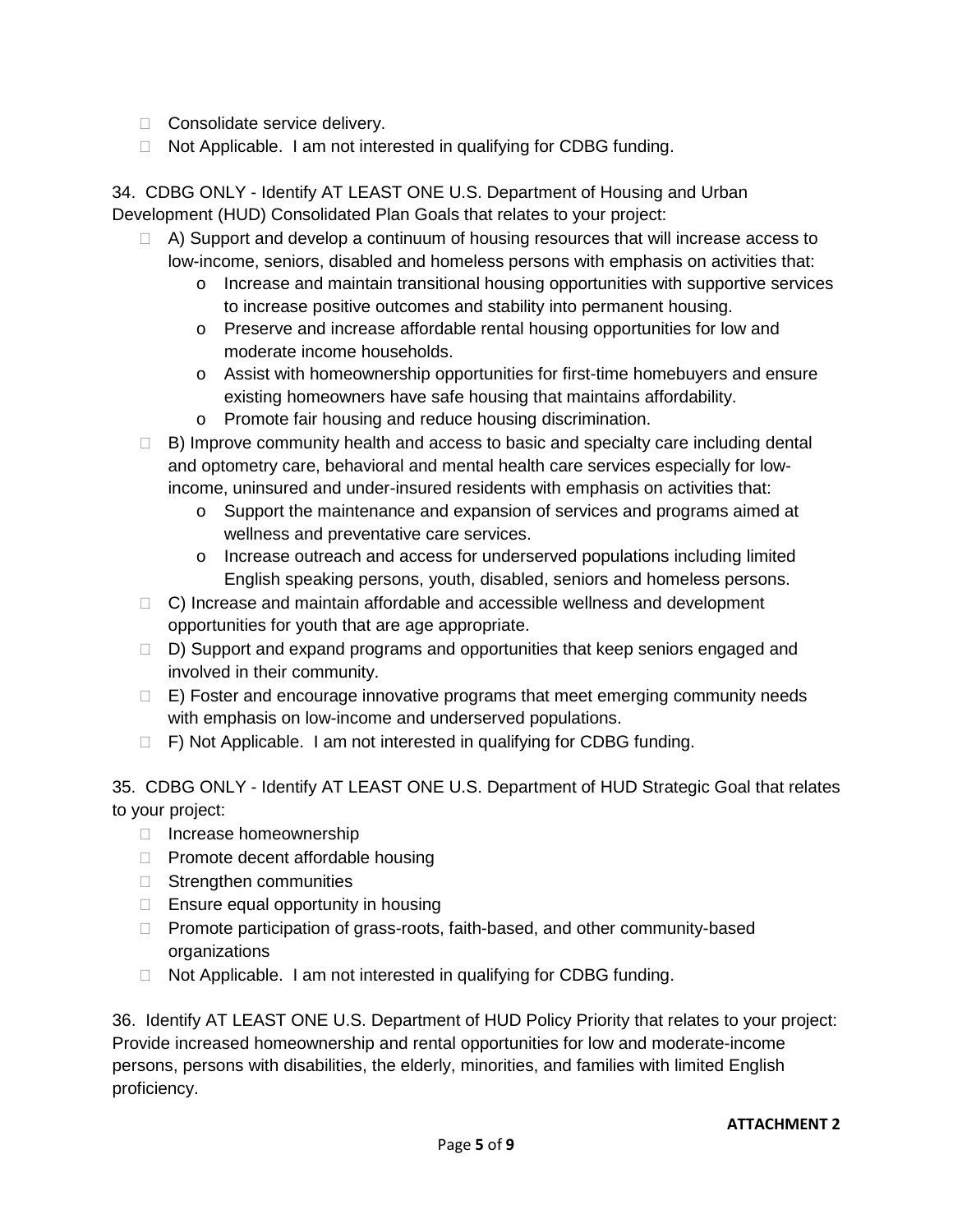- $\Box$  Improving the quality of life for our Nation's communities.
- □ Encouraging accessible design features.
- □ Participation of minority-serving institutions in HUD programs.
- $\Box$  End chronic homelessness within ten years.
- $\Box$  Removal of barriers to affordable housing.
- $\Box$  Not Applicable. I am not interested in qualifying for CDBG funding.

37. CDBG ONLY - Identify AT LEAST ONE Consolidated Plan objective that relates to your project:

- $\Box$  Increase the availability of affordable rental housing for extremely low income (30%), very low income (50%) and low income (80%) households.
- $\Box$  Preserve existing affordable rental housing and ownership for households at or below 80% of Area Median Income (AMI).
- □ Assist low and moderate income first-time homebuyers.
- Reduce housing discrimination.
- $\Box$  Maintain, improve and expand (as needed) the capacity of housing, shelter and services for homeless individuals and families including integrated healthcare, employment services and other supportive services.
- $\Box$  Maintain and expand activities designed to prevent those currently housed from becoming homeless.
- $\Box$  Build on inter-jurisdictional cooperation to achieve housing and homeless needs.
- $\Box$  Increase the availability of service-enriched housing for persons with special needs.
- $\Box$  Not Applicable. I am not interested in qualifying for CDBG funding.

38. CDBG ONLY - Select ONE Objective that relates to your project (TIP: When selecting an objective ask yourself, "What is the purpose of the activity? What is the larger community need that I am seeking to address?"):

- $\Box$  Creating a suitable living environment
- $\Box$  Providing decent affordable housing
- $\Box$  Creating economic opportunities
- $\Box$  Not Applicable. I am not interested in qualifying for CDBG funding.

39. CDBG ONLY - Select ONE Outcome that relates to your project (TIP: When selecting an outcome ask yourself, "What type of change or result am I seeking?"):

- □ Availability/Accessibility
- Affordability
- □ Sustainability
- $\Box$  Not Applicable. I am not interested in qualifying for CDBG funding.

40. CDBG ONLY - Select ONE Specific Indicator that relates to your project:

 $\Box$  Public facility or infrastructure: This indicator shows the number of persons that have been assisted by public facility or infrastructure activities that provide individuals with new or improved access to the facility or infrastructure. If the activity was used to meet a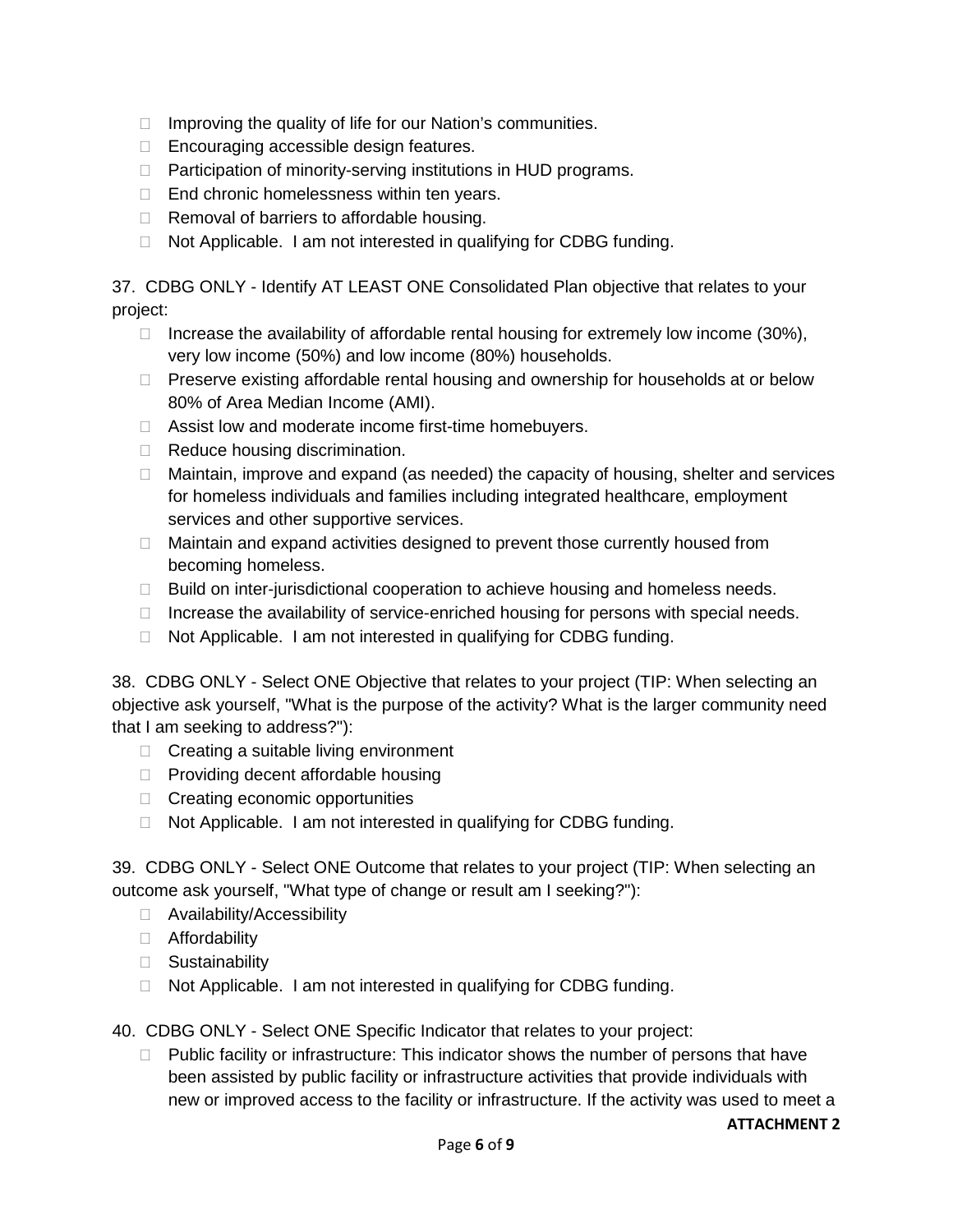quality standard or to measurably improve quality, then this indicator will report the number of household units that no longer have access to a substandard service.

- $\Box$  Public Service: This indicator shows the number of persons that have been assisted with new or improved access to a service. If the activity was used to meet a quality standard or to measurably improve quality, then this indicator will report the number of persons that no longer have access to a substandard service.
- $\Box$  Targeted revitalization: This indicator shows a range of outcomes such as jobs created and retained, businesses assisted, low- and moderate-income persons and households served, slum/blight demolition, number of acres of brownfields remediated, etc. in a targeted area.
- □ Commercial facade treatments or business building rehabilitation: This indicator shows the number of commercial facade treatments undertaken and the number of business buildings that were rehabilitated.
- $\Box$  Brownfields remediated: This indicator shows the number of acres of brownfields that were remediated.
- $\Box$  Rental units constructed: This indicator shows the number of affordable rental units created, as well as the number of years of affordability, number of units occupied by the elderly, and those units designated for chronically homeless persons and persons with HIV/AIDS.
- $\Box$  Rental units rehabilitated: This indicator shows the number of affordable rental units rehabilitated as well as the number of years of affordability, units for chronically homeless persons, elderly persons, and persons with HIV/AIDS.
- $\Box$  Homeownership units constructed or acquired with rehabilitation: This indicator shows the total number of homeownership units constructed, acquired, and/or acquired with rehabilitation per activity. This includes total number of affordable units, number of years of affordability, Energy Star qualified units, section 504 accessible units, and number of households previously living in subsidized housing. In addition, data will be collected on the number of units occupied by the elderly, number of units designated for persons with HIV/AIDS, and number of units for the chronically homeless.
- $\Box$  Owner occupied units rehabilitated: This indicator shows the total number of owner occupied units rehabilitated, including the number of these units occupied by the elderly, number of units designated for persons with HIV/AIDS, and number of units for the chronically homeless.
- $\Box$  Direct financial assistance to homebuyers: This indicator shows the number of homebuyers receiving direct financial assistance, housing counseling, and down payment assistance/closing costs.
- □ Tenant Based Rental Assistance (TBRA): This indicator shows the total number of households receiving TBRA as well as the number with short-term rental assistance (less than 12 months) and the number of homeless and chronically homeless households assisted.
- $\Box$  Homeless shelters: This indicator shows the number of homeless persons given overnight shelter.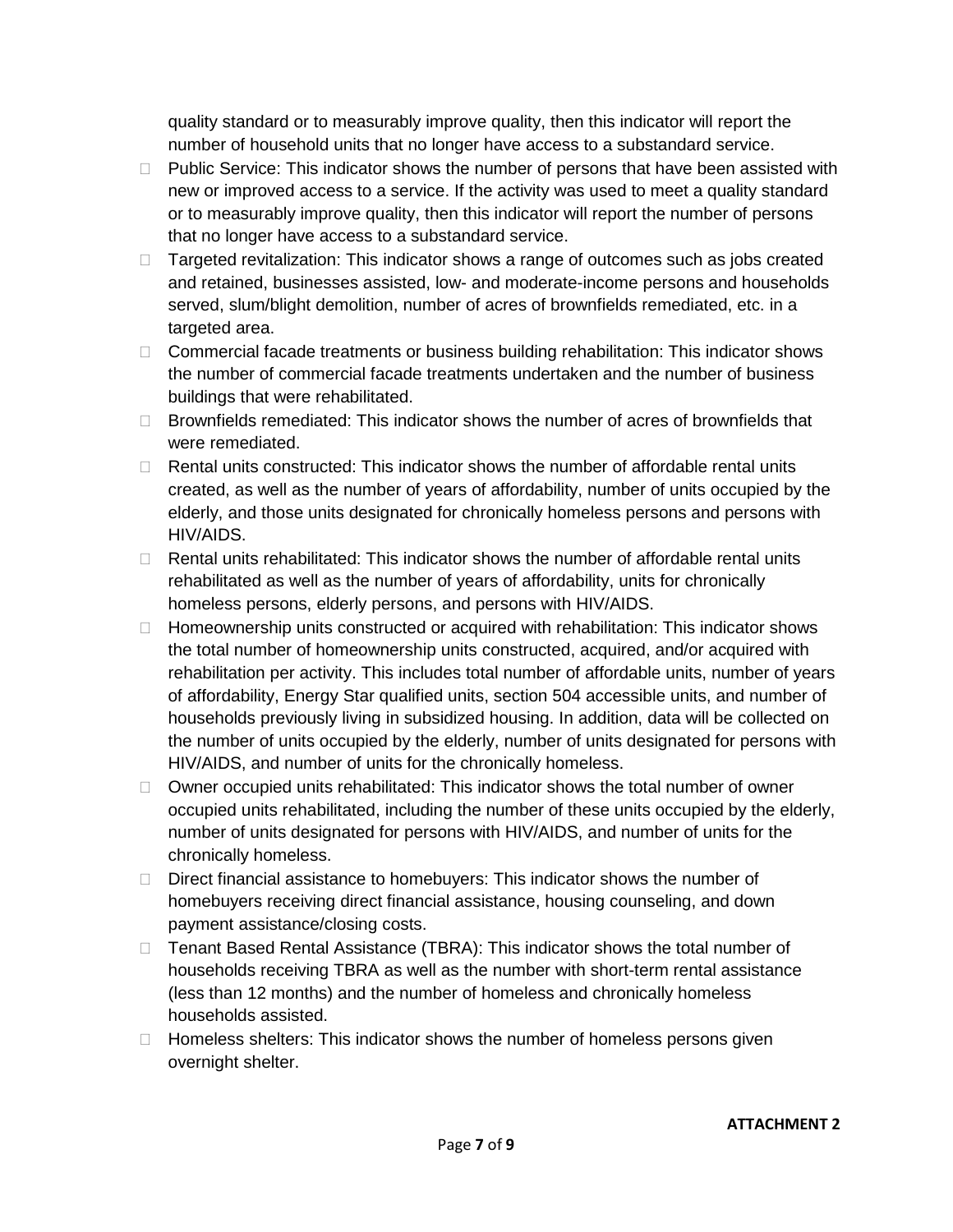- $\Box$  Emergency housing: This indicator shows the number of beds created in an overnight shelter or other emergency housing.
- $\Box$  Homeless prevention: This indicator shows the number of households that received emergency financial assistance to prevent homelessness and emergency legal assistance to prevent homelessness.
- $\Box$  Jobs created: Of the total number of jobs created, this indicator shows the number of jobs that have employee-sponsored health care, the types of jobs created (using Economic Development Administration (EDA) classifications) and the number of persons unemployed before taking the job.
- $\Box$  Jobs retained: Of the total number of jobs retained, this indicator shows the number of jobs retained, the number of jobs with employer-sponsored health care benefits, and the types of jobs retained (using EDA classifications)
- $\Box$  Business assistance: This indicator shows the total number of businesses assisted. Specifically, it shows the number of new businesses, existing businesses, and the DUNS number of each business so that HUD can track the number of new businesses that remain operational for three years after assistance.
- $\Box$  Businesses providing goods or services: This indicator shows whether an assisted business provides goods or services to meet the needs of the service area, neighborhood, or community, as determined by the grantee.
- $\Box$  Not Applicable. I am not interested in qualifying for CDBG funding.

41. CDBG ONLY - Please choose a common indicator that your agency will use to track clients (select only ONE):

- □ Persons
- □ Households
- $\Box$  Not Applicable. I am not interested in qualifying for CDBG funding.

42. CDBG ONLY - For the category you selected above, provide the total number of unduplicated Dublin clients (EITHER Persons OR Households) your agency anticipates serving through this project:

43. CDBG ONLY - Based on the common indicator you selected above, please list the number of unduplicated Dublin clients your agency anticipates serving in each category. "If none, please enter "0".

- $\Box$  Low Income (50% 80% AMI; please refer to the Income Limits chart at www.dublin.ca.gov/housing/incomelimits)
- □ Extremely Low Income (<30% AMI; please refer to the Income Limits chart at www.dublin.ca.gov/housing/incomelimits)
- Disabled
- □ Female Headed Household
- Senior
- Youth
- □ Homeless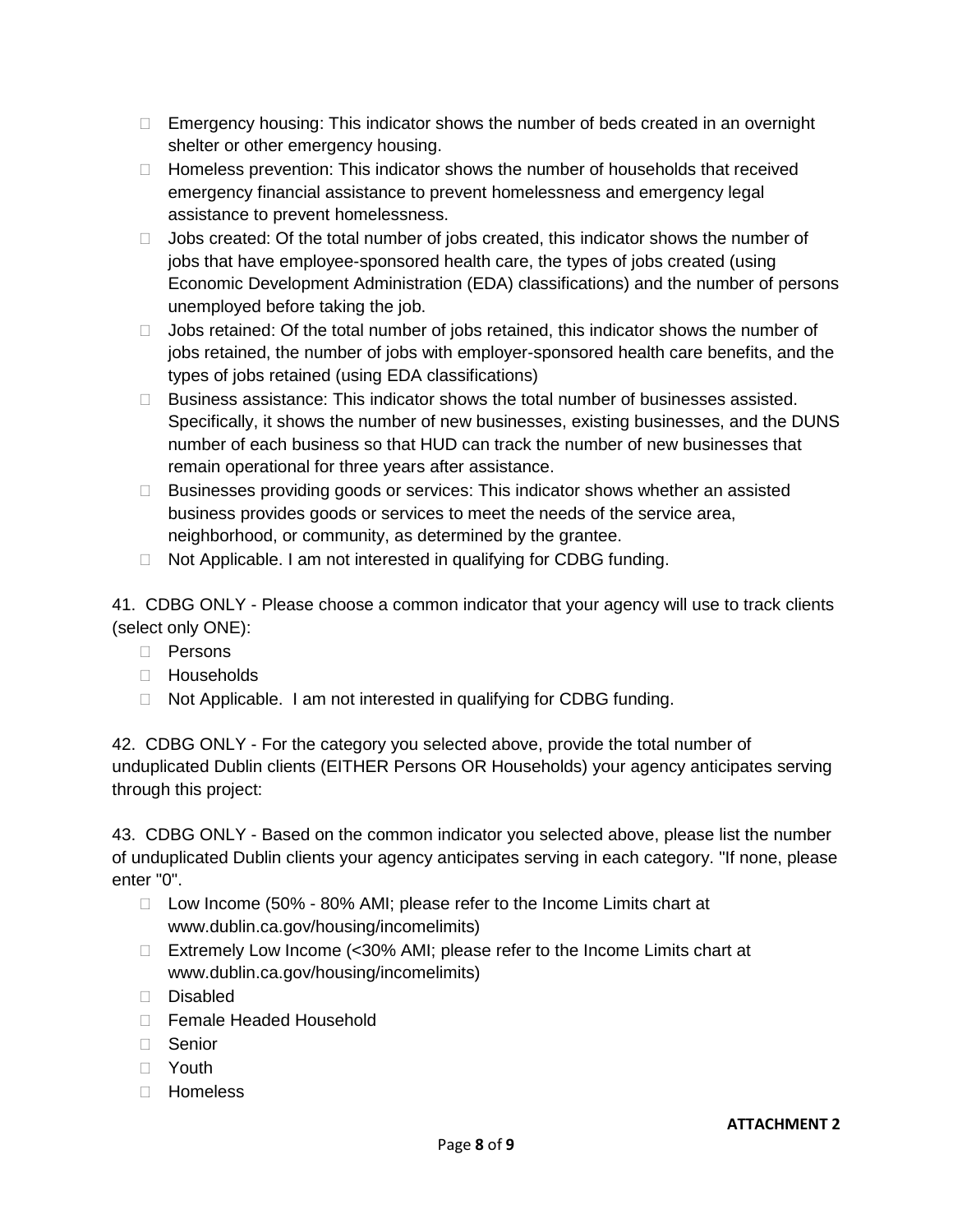$\Box$  Not Applicable. I am not interested in qualifying for CDG funding. (Type N/A)

44. CDBG ONLY - List the number of clients your agency anticipates serving in race/ethnicity categories. The sum entered below must match the total clients entered in #42 above. Per HUD "Hispanic" is an ethnicity, not a race. "If none, please enter "0"

- White
- White + HISPANIC
- □ Black/African American + Hispanic
- Asian
- Asian + HISPANIC
- □ American Indian / Alaskan Native
- □ American Indian / Alaskan Native + HISPANIC
- □ Native Hawaiian / Other Pacific Islander
- □ Native Hawaiian / Other Pacific Islander + HISPANIC
- □ American Indian / Alaskan Native and White
- □ American Indian / Alaskan Native and White + HISPANIC
- $\Box$  Asian and White
- $\Box$  Asian and White + HISPANIC
- □ Black / African American and White
- □ Black / African American and White + HISPANIC
- □ American Indian/Alaskan Native and Black / African American
- □ American Indian/Alaskan Native and Black / African American + HISPANIC
- □ Multi Racial + HISPANIC OR other Multi Racial
- $\Box$  Not Applicable. I am not interested in qualifying for CDBG funding. (Type N/A)

45. If your agency is submitting more than one application or the same agency has different programs within it, please RANK the priority of this application, with number 1 being the highest priority for funding. There should only be one #1 PER AGENCY

- $\Box$  #1 This program/project has the highest priority for funding within the organization, agency district or entity.
- $\Box$  #2 This program/project has the 2<sup>nd</sup> highest priority for funding within the organization, agency district or entity.
- $\Box$  #3 This program/project has the 3<sup>rd</sup> highest priority for funding within the organization, agency district or entity.
- $\Box$  #4 This program/project has the 4<sup>th</sup> highest priority for funding within the organization, agency district or entity.
- $\Box$  #5 This program/project has the 5<sup>th</sup> highest priority for funding within the organization, agency district or entity.
- $\Box$  #6 This program/project has the 6<sup>th</sup> highest priority for funding within the organization, agency district or entity.
- $\Box$  If you have more than 6 applications per organization, agency, district or entity, check here.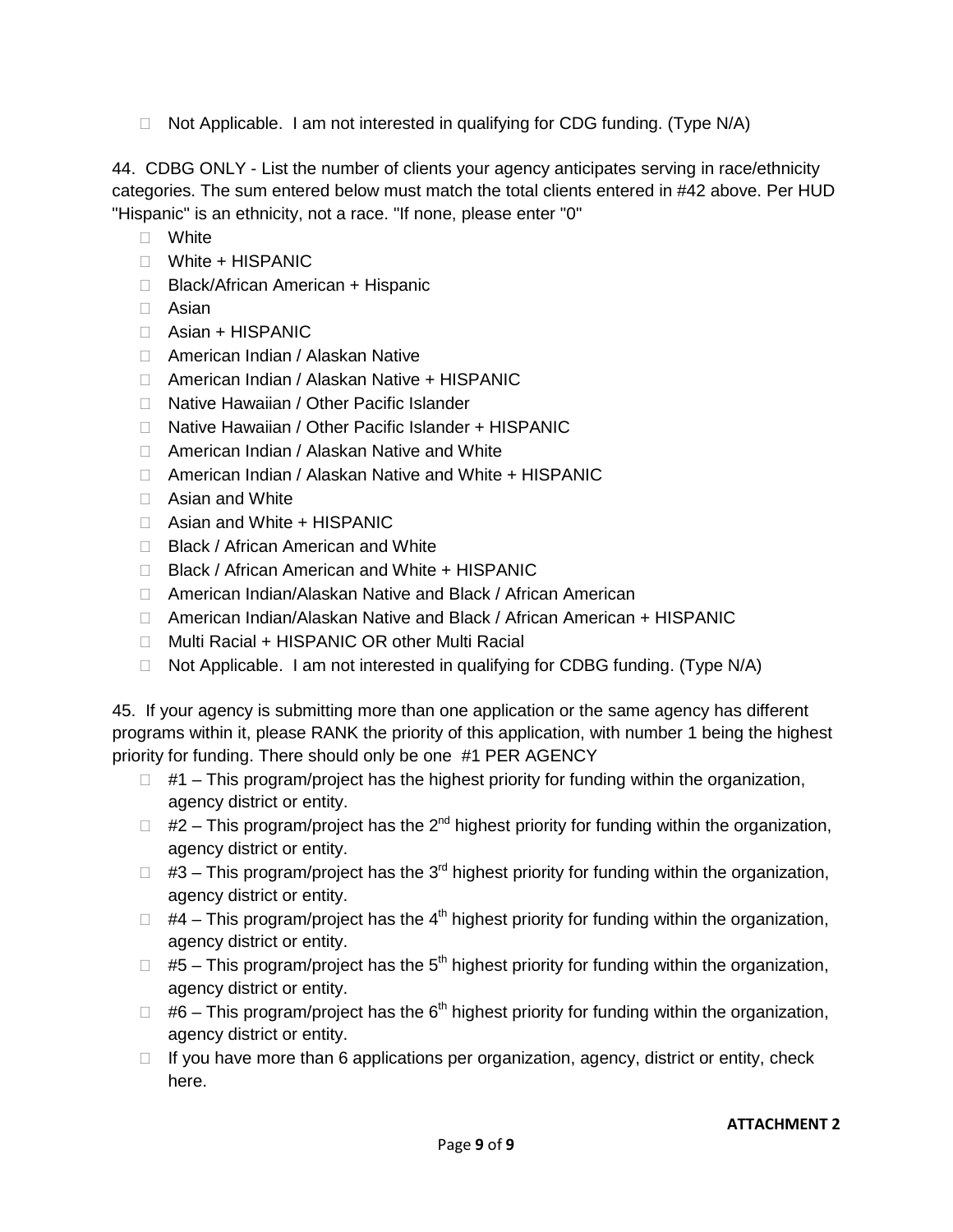

# City of Dublin Universal Grant Rating Sheet

TO BE FILLED OUT BY CITY STAFF

| Organization: |                                  | Program:              |                          |                       |
|---------------|----------------------------------|-----------------------|--------------------------|-----------------------|
|               |                                  |                       |                          |                       |
|               |                                  |                       |                          | <b>PROPOSAL SCORE</b> |
|               | Maximum of 15 points             |                       |                          |                       |
|               | RECOMMEND FUNDING                | $Yes$ $\Box$          | $NO$ $\Box$              |                       |
|               | FUNDING SOURCE CDBG <sup>1</sup> | Comm. Grant $\square$ | Incl. Fund $\square$     |                       |
|               | <b>Total Requested</b>           |                       | <b>Total Recommended</b> |                       |

IF RECOMMENDING CDBG FUNDING, NOTE THAT CDBG FUNDS MAY ONLY BE USED FOR THE FOLLOWING ACTIVITIES AS DEFINED BY THE U.S. DEPARTMENT OF HOUSING AND URBAN DEVELOPMENT (CHECK ONE).

CAPITAL PROJECTS  $\square$  PUBLIC SERVICE  $\square$  Housing  $\square$  Economic Development  $\square$ 

THE WORD "PROGRAM" IS USED BELOW ON THIS FORM TO INCLUDE SERVICES, ACTIVITIES OR IMPROVEMENTS.

## 1. Organization/Management

- The organization previously received funding from Dublin**, and** has fully complied with the City's management procedures, including invoice and report deadlines.
- The organization, as presented in the application, is able to achieve the stated goals and outcomes.
- The organization and their staff are qualified and have the capacity to provide for the program. (i.e. non-profit status, resumes for staff, a Board of Directors, information on clients served).
- The organization has completed all required aspects of the application process.
- The proposed program has a successful proven track record (not a new program).

(Maximum of 5) \_\_\_\_\_\_

## 2. Needs/Benefit

- The beneficiaries are an appropriate target group (lower income residents, handicapped, elderly, youth, etc.)
- The organization provides an activity to Dublin residents that other organizations do not provide.
- Applicant's activity: (choose a or b)
	- a. benefits a majority of Dublin residents by meeting the City's Mission, Vision and Values OR
	- b. meets at least one of the U.S. Department of Housing and Urban Development's Strategic Goals or Policy Priorities.
- The organization's program meets one of the 14 Areas of Concern as identified in the 2011 Eastern Alameda County Needs Assessment Report
- The organization collaborates with other agencies to enhance services.

(Maximum of  $5$ )  $-$ 

**ATTACHMENT 3**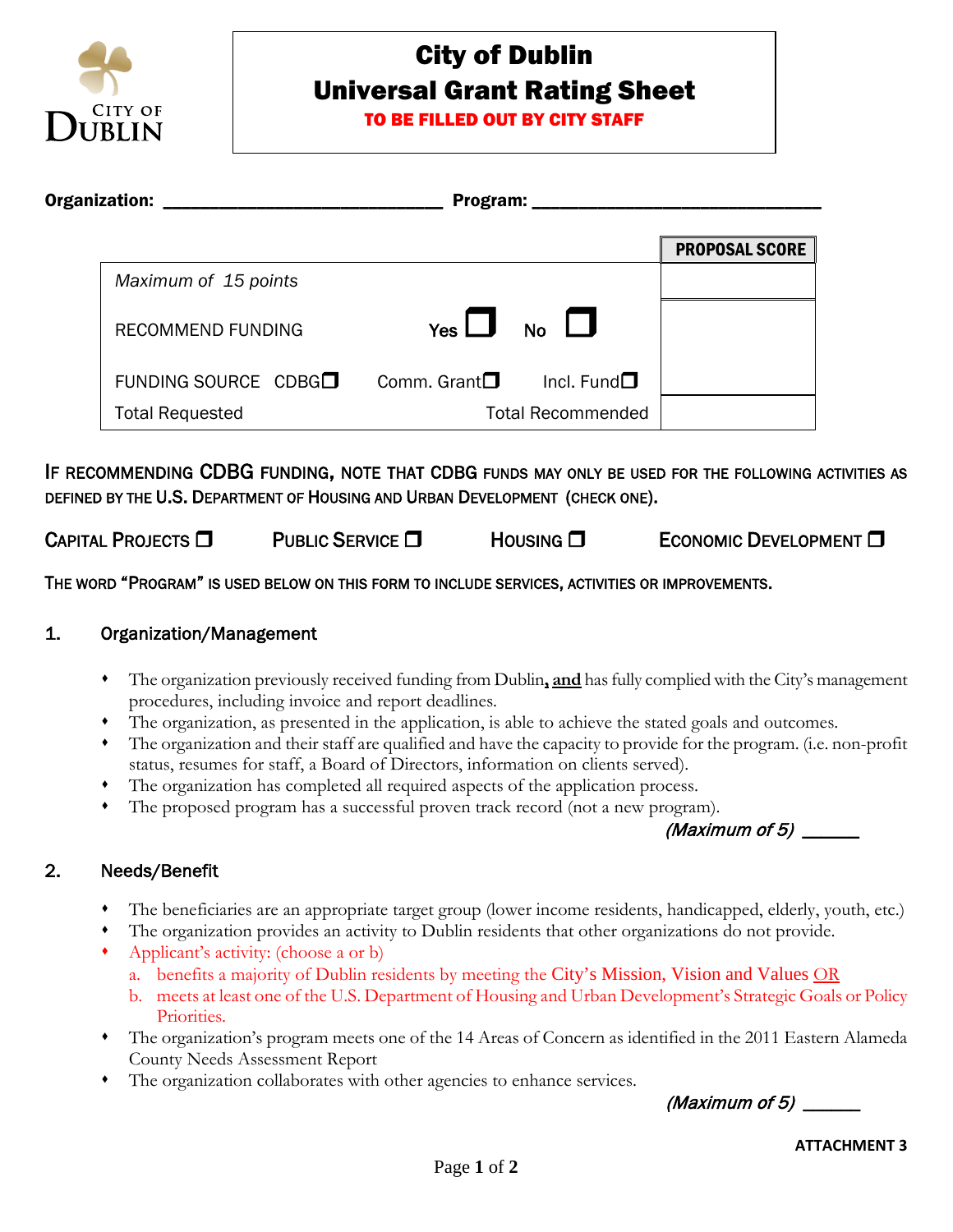## 3. Funding/ Budget

- The amount of funding requested compared to the number of Dublin residents served is reasonable.
- Fiscal responsibility evaluation of the most current audit does not reveal one or more \*material weaknesses\* (or equivalent) that could jeopardize other funding.
- Program and administrative budget covers the cost to provide for the program.
- The organization leverages other funding sources to provide activities/services/improvements.
- The organization charges a fee and/or produces other income that may be used to support this program (review submitted fee schedule if applicable).

(Maximum of  $5$ )

\*Standardized accounting audit statements

- 1. A "Control Deficiency", which is the lowest of the three deficiencies, exists when the design or operation of a control does not allow management or employees, in the normal course of performing their assigned functions, to prevent or detect misstatements on a timely basis.
- 2. A "Significant Deficiency" is a control deficiency or a combination of control deficiencies, that adversely effects the organization's ability to initiate, authorize, record, process or report financial data in accordance with the Generally Accepted Accounting Principles, and that the likelihood of a misstatement of the organization's financial statement that is more than inconsequential which will not be prevented or detected by the organization's established internal controls.
- 3. A "Material Weakness", is a significant deficiency or a combination of significant deficiencies, that results in more than a remote likelihood that a material misstatement of the financial statements which will not be prevented or detected by the organization's established internal controls.
	- $\triangle$  Rating Criteria is subject to change from time to time to reflect the current industry or to address the type of applications received. $\ddot{\bullet}$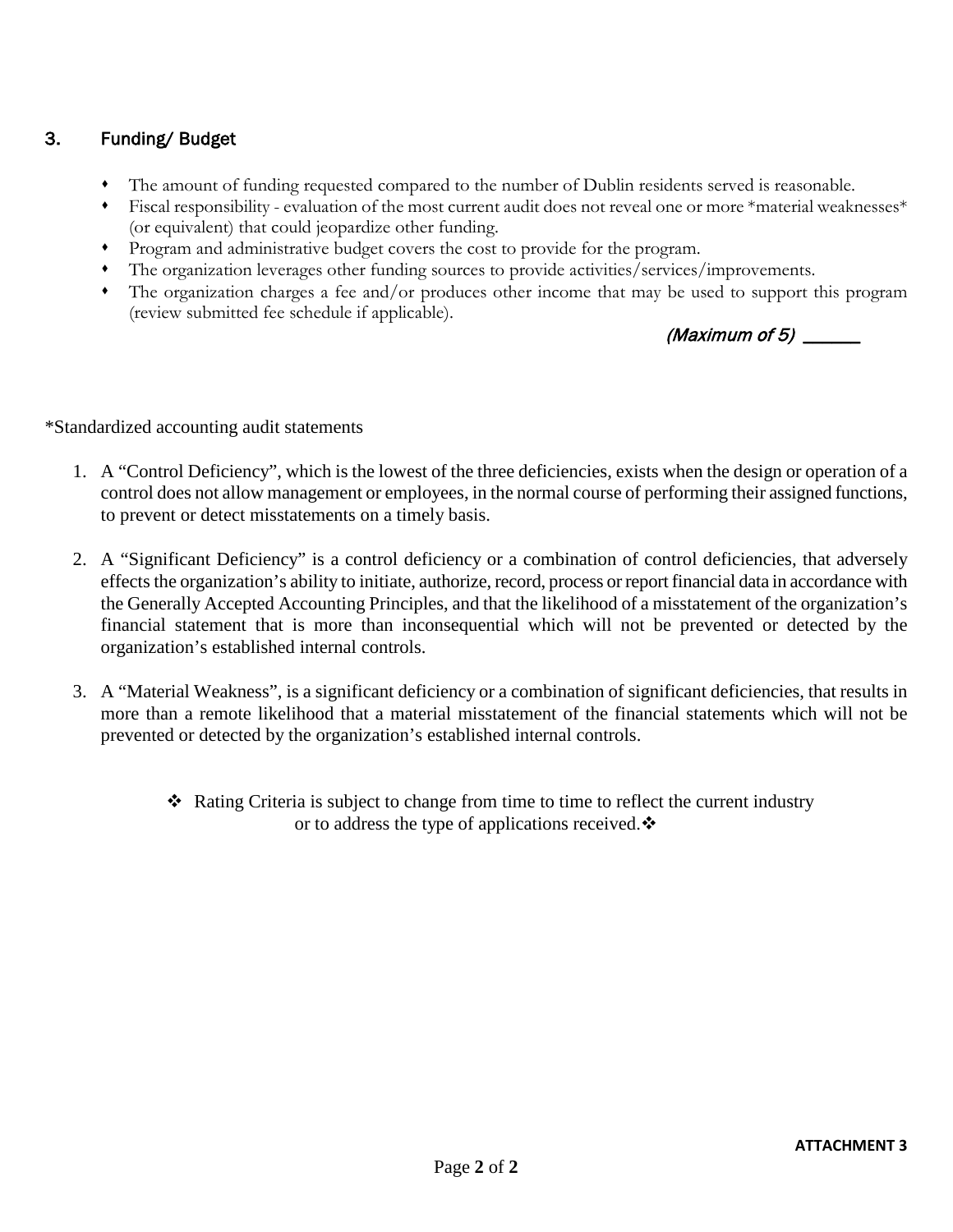

# **AGENDA STATEMENT HUMAN SERVICES COMMISSION**

| DATE:                       | April 24, 2014                                                                                                                                                                                                                                                      |
|-----------------------------|---------------------------------------------------------------------------------------------------------------------------------------------------------------------------------------------------------------------------------------------------------------------|
| TO:                         | <b>Human Services Commission</b>                                                                                                                                                                                                                                    |
| <b>SUBJECT:</b>             | Human Services Commission Proposed Mission and Vision Statements<br>Prepared by Amy Cunningham, Assistant to the City Manager                                                                                                                                       |
| <b>EXECUTIVE SUMMARY:</b>   | At the Human Service Commission meeting of November 4, 2013, Commissioners<br>requested that staff develop draft mission and vision statements for the Commission's<br>consideration. These statements are intended to help define the Commission's future<br>work. |
| <b>FINANCIAL STATEMENT:</b> | None.                                                                                                                                                                                                                                                               |
| <b>RECOMMENDATION:</b>      | Receive report, receive public comment, provide feedback on the proposed mission and<br>vision statements, and make a recommendation to the City Council to consider and adopt<br>the proposed language.                                                            |

#### **DESCRIPTION:**

At the Human Service Commission's (HSC) inaugural meeting on November 4, 2013, the HSC requested that staff develop draft mission and vision statements for the Commission's consideration and agreement. The HSC's desire was to identify mission and vision statements that help to define the future work of the Commission. The HSC specifically requested that the mission statement specify the objective of the Commission and the vision statement define the goals of the HSC.

Staff has reviewed the following documents to craft proposed mission and vision statements consistent with the Commission's parameters (as adopted by the City Council):

- City Council adopted bylaws for the HSC (Attachment 1)
- City Council adopted mission and vision statements (Attachment 2)
- Eastern Alameda County Human Services Needs Assessment Findings by Area of Concern (Attachment 3)

#### Mission

A useful mission statement should describe the commission's overarching values, what the commission does, and who the commission serves. It should also simply represent the purpose of the commission and guide the commission's recommendation-making and strategy.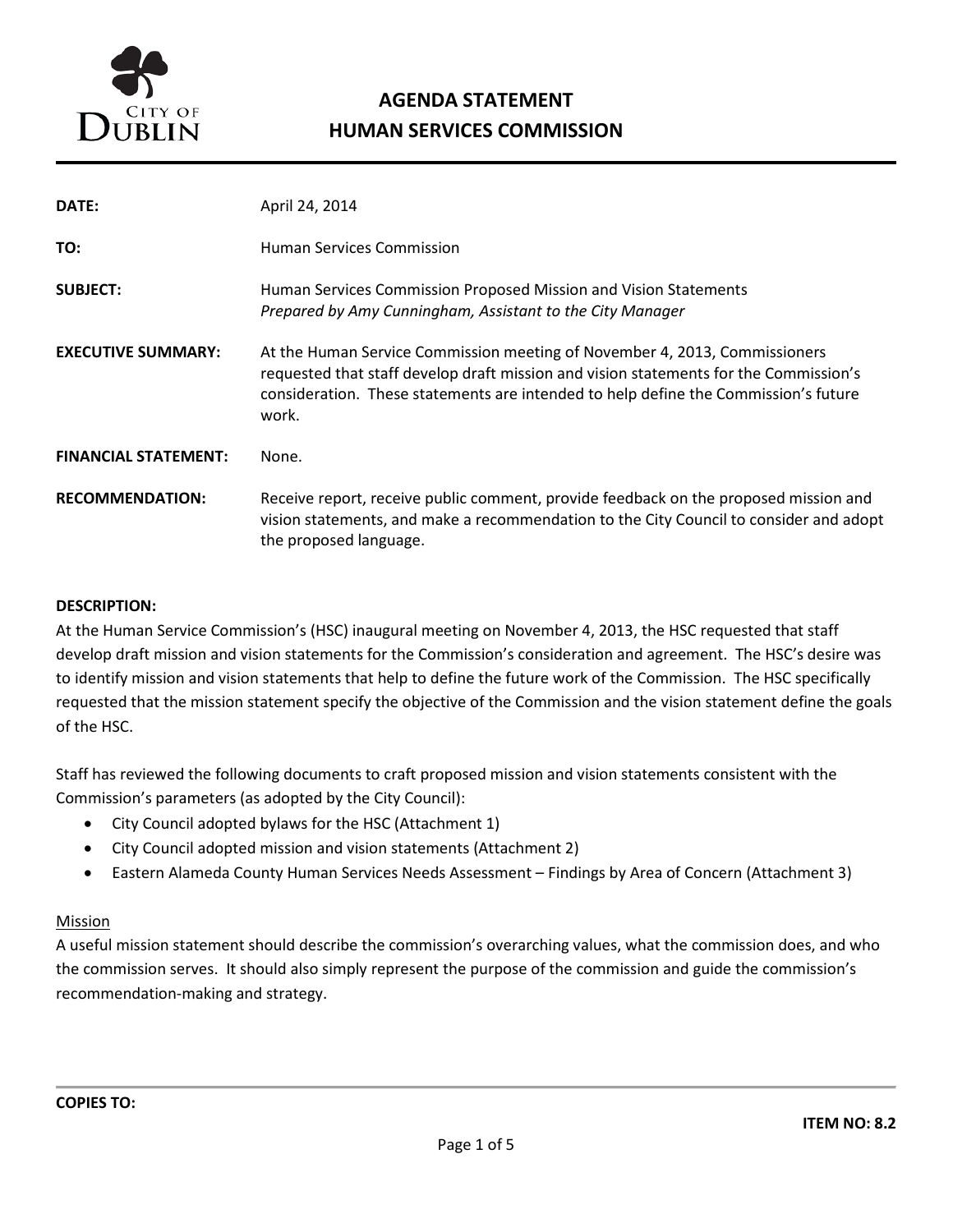#### *Proposed HSC Mission:*

The City of Dublin Human Services Commission is dedicated to outreach, education, and collaboration with others to address the community's human service needs.

#### Vision

A vision statement should define the path to achieve the desired outcome of the commission's work. It should state what the City Council wants the Commission to achieve, how to approach achieving that goal, and how it will benefit the community.

#### *Proposed HSC Vision:*

The Human Services Commission seeks solutions to the human services needs identified in the Eastern Alameda County Human Services Needs Assessment. The Commission will make recommendations to the City Council on priorities for the City's human services efforts that are consistent with the City Council's adopted mission, vision and values.

The Commission evaluates and encourages the provision of human services in the community by making recommendations for organizational grant funding, educating residents on human services needs and promoting available services, supporting citizen engagement and volunteerism in addressing human service needs, and by collaborating with neighboring cities on regional human services solutions.

#### **Recommendation**

Staff is recommending that the HSC discuss the proposed statements, provide feedback on the language, and make a recommendation for mission and vision statements to be considered and adopted by the City Council.

#### **NOTICING REQUIREMENTS / PUBLIC OUTREACH:**

None.

#### **ATTACHMENTS:**

None.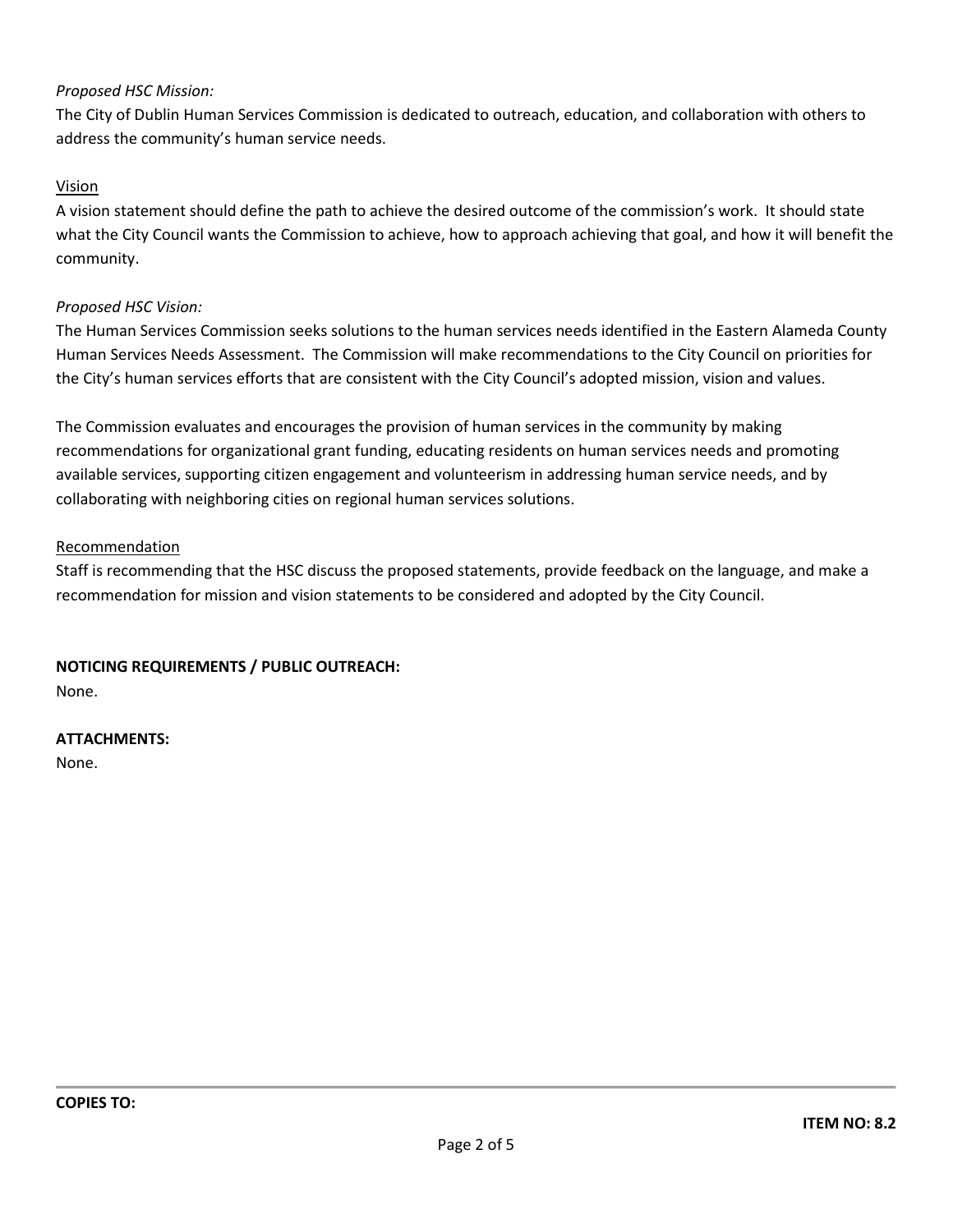## **City of Dublin Human Services Commission**

#### **Bylaws / Responsibilities of the Commission:**

The Commission shall consider and make recommendations as it deems necessary to the City Council and to City Staff in all matters pertaining to human service needs in the Tri-Valley. Such recommendations would include, but are not limited to the Community Grants Program, the 2011 Tri-Valley Needs Assessment, and the federal Community Development Block Grant Program.

Adopted August 20, 2013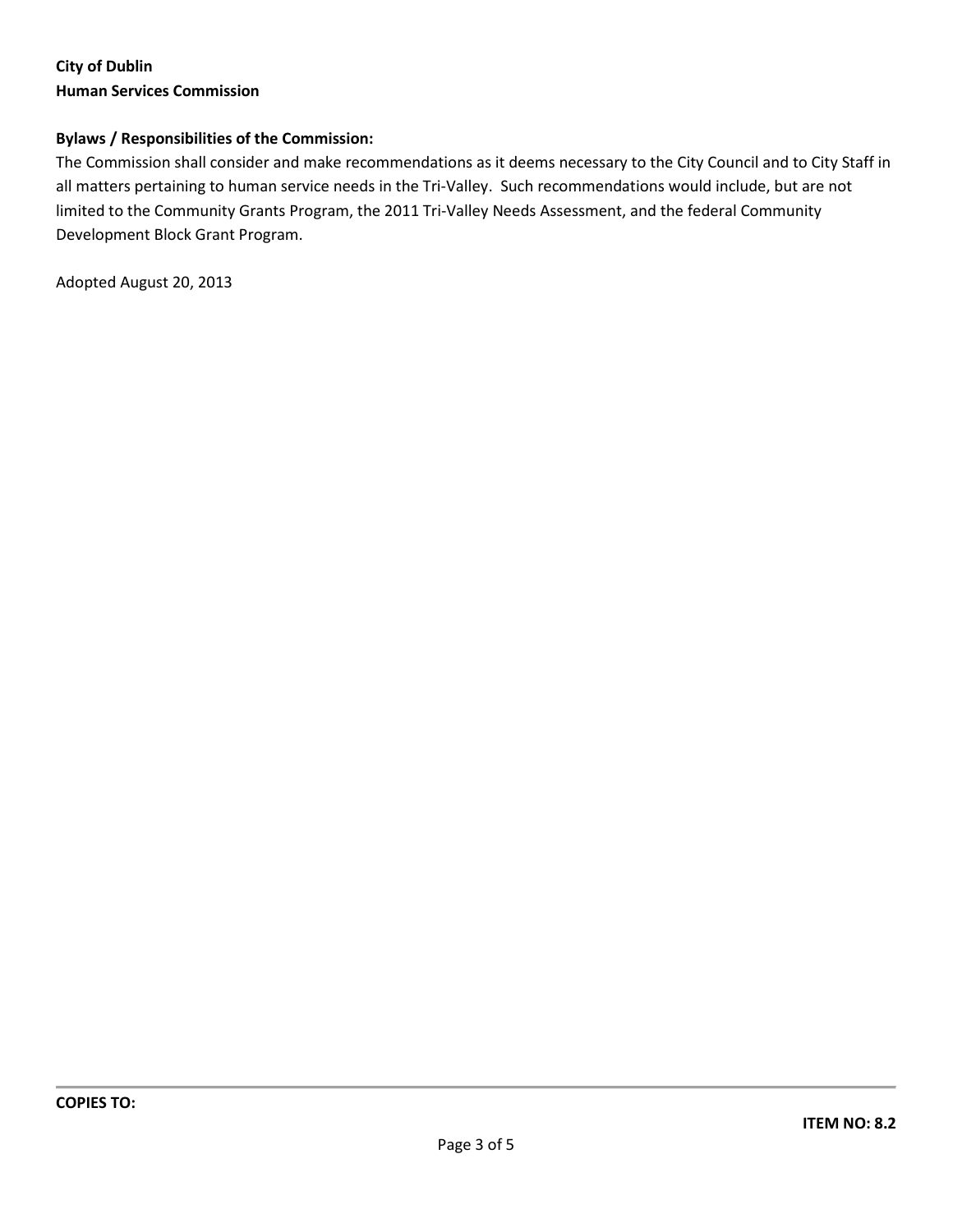## **City of Dublin City Council Adopted Mission / Vision:**

Mission

The City of Dublin promotes and supports a high quality of life which ensures a safe and secure environment that fosters new opportunities.

Vision

Dublin is a vibrant city committed to its citizens, natural resources and cultural heritage. As Dublin grows, it will balance history with progress, to sustain an enlightened economically balanced and diverse community.

Dublin is unified in its belief that an engaged and educated community encourages innovation in all aspects of City life, including programs to strengthen our economic vitality, and support environmental stewardship and sustainability through the preservation of our natural surroundings. Dublin is dedicated to promoting an active and healthy lifestyle through the creation of first-class recreational opportunities, facilities and programs.

Adopted June 4, 2013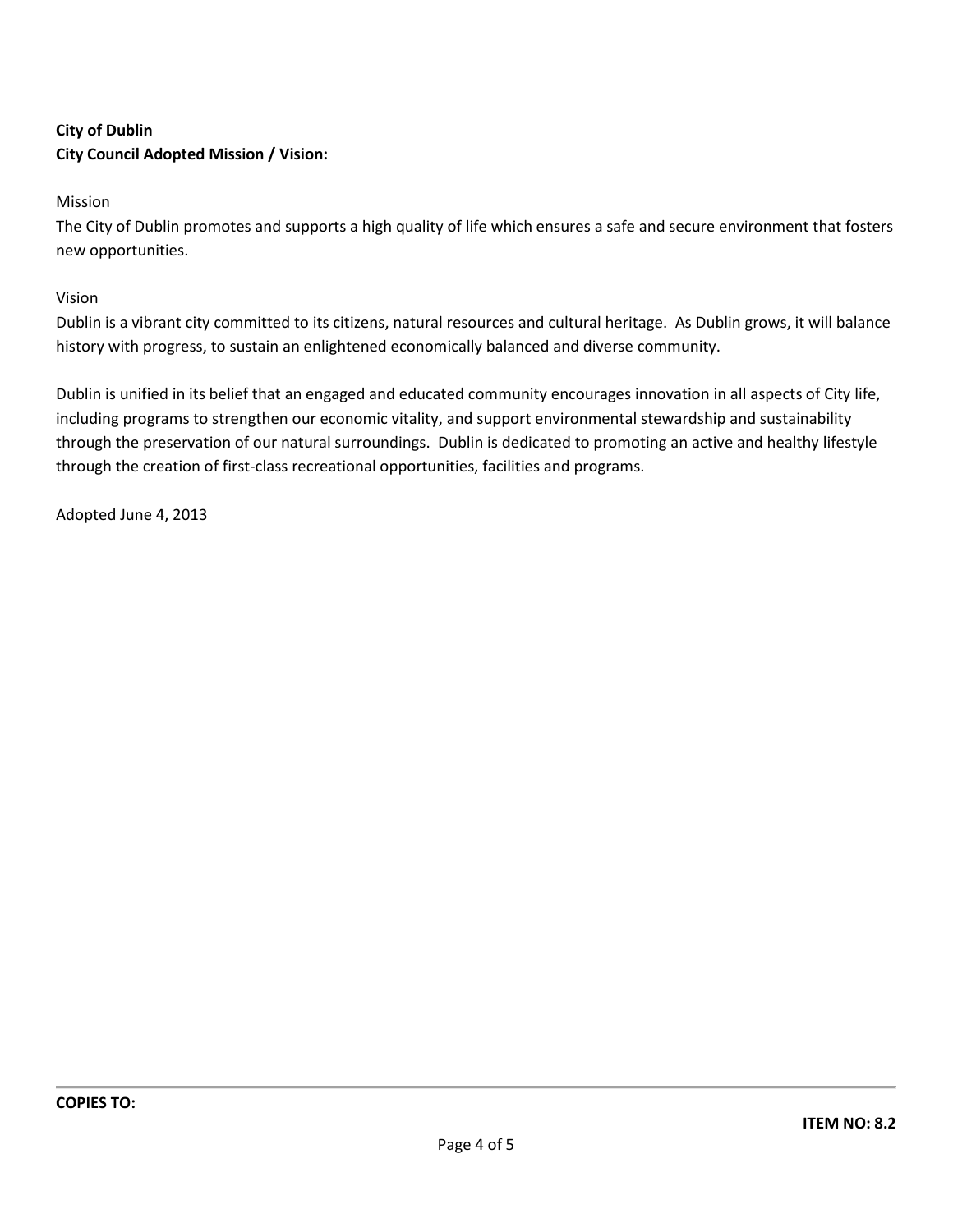### **Eastern Alameda County 2011 Human Services Needs Assessment: Findings Report Findings by Area of Concern**

|                     | <b>Behavioral health</b>           | 8.  | <b>Disabilities</b>                                   |
|---------------------|------------------------------------|-----|-------------------------------------------------------|
| 2.                  | Affordable housing                 | 9.  | Food and nutrition                                    |
| 3.                  | Health care                        | 10. | Senior services                                       |
| 4.                  | Workforce development              | 11  | Youth services                                        |
| 5.                  | Homelessness                       | 12. | Child care, early childhood development and education |
| 6.                  | Transportation services and access | 13  | Changing demographics and growing diversity           |
| 7.                  | Domestic violence and child abuse  | 14. | Financial assistance                                  |
|                     |                                    |     |                                                       |
| Final $-$ June 2012 |                                    |     |                                                       |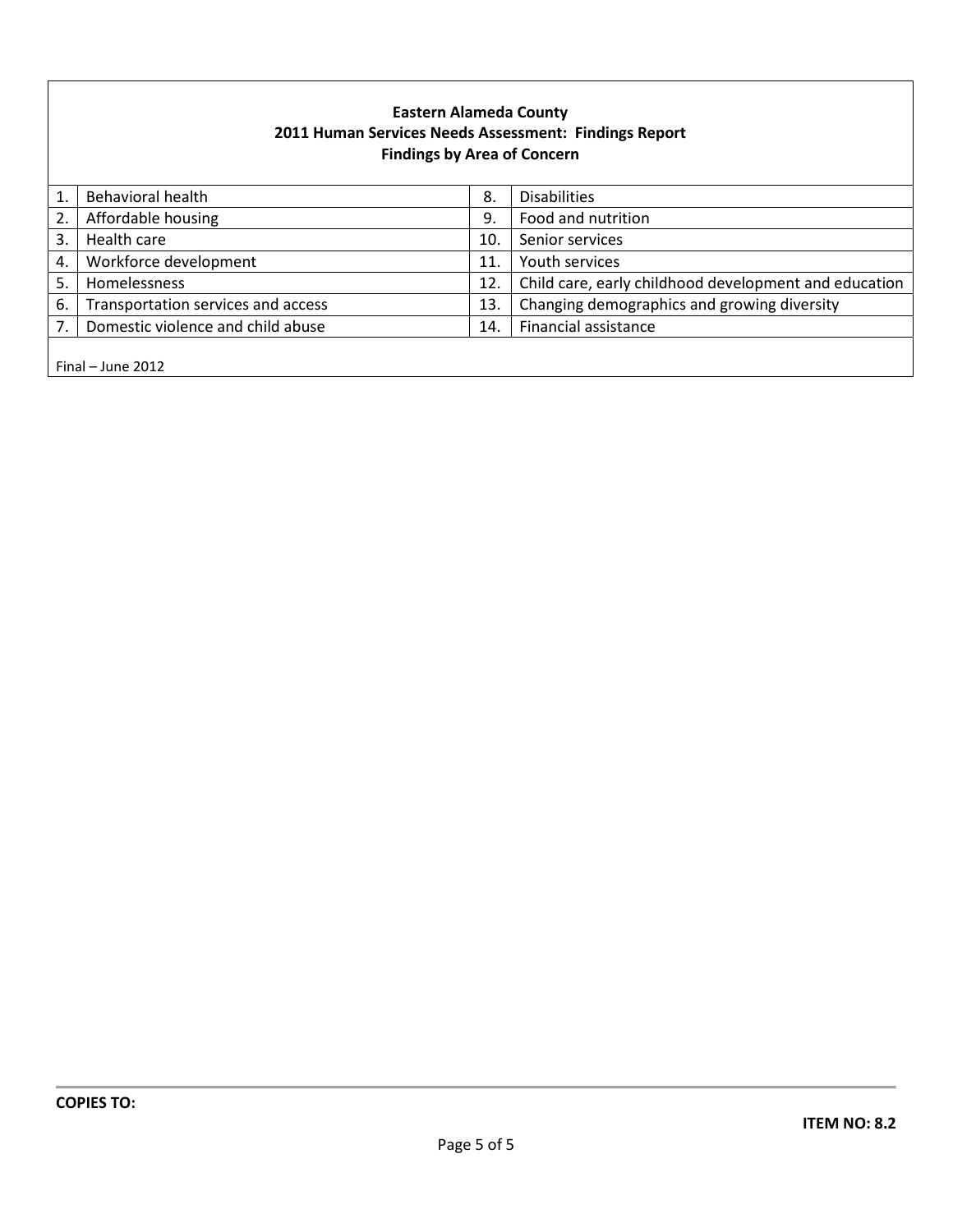

# **AGENDA STATEMENT HUMAN SERVICES COMMISSION**

| DATE:                       | April 24, 2014                                                                                                                          |
|-----------------------------|-----------------------------------------------------------------------------------------------------------------------------------------|
| TO:                         | <b>Human Services Commission</b>                                                                                                        |
| <b>SUBJECT:</b>             | City of Dublin Below Market Rate (BMR) Rental Monitoring Program<br>Prepared by Lynette Darensburg, Administrative Analyst II           |
| <b>EXECUTIVE SUMMARY:</b>   | The Commission will be presented with an overview of the annual rental monitoring<br>program and the results of this year's monitoring. |
| <b>FINANCIAL STATEMENT:</b> | None.                                                                                                                                   |
| <b>RECOMMENDATION:</b>      | Receive the report.                                                                                                                     |

#### **DESCRIPTION:**

As a provision of the Inclusionary Zoning Regulations, the City of Dublin has partnered with the development community to provide BMR rental units to individuals that meet certain income limits. Before the construction of a new rental project, the City and the developer complete an Affordable Housing Agreement ("Housing Agreement"). The housing agreement details the number of affordable units, level of affordability (very low, low, and moderate, as defined by the State), and occupancy requirements. Units are typically income restricted for a term of no less than 55 years to ensure that there is a stock of affordable rental housing available into the future. The housing agreement also authorizes staff to monitor each development for compliance on an annual basis.

The annual monitoring includes a review of the rental files to certify that the units are rented in compliance with the zoning regulations and the affordable housing agreement. Housing staff reviews the income and asset information for residents in each income restricted unit to certify that the occupants meet all eligibility requirements. Once the monitoring is complete, staff prepares a letter to the property management company indicating the outcome of the review. If no compliance issues are identified, the development is provided a letter indicating such. If compliance issues are identified, the letter identifies the concern(s) and a detailed plan of action to cure the concern(s) within a specified time frame.

In calendar year 2013, nine developments were monitored for rental compliance. There were two developments with minor administrative compliance issues that were quickly resolved. Overall, the housing developments are compliant with the terms of the agreements and the inclusionary zoning regulations. The below table identifies the developments that qualified for monitoring in calendar year 2013: